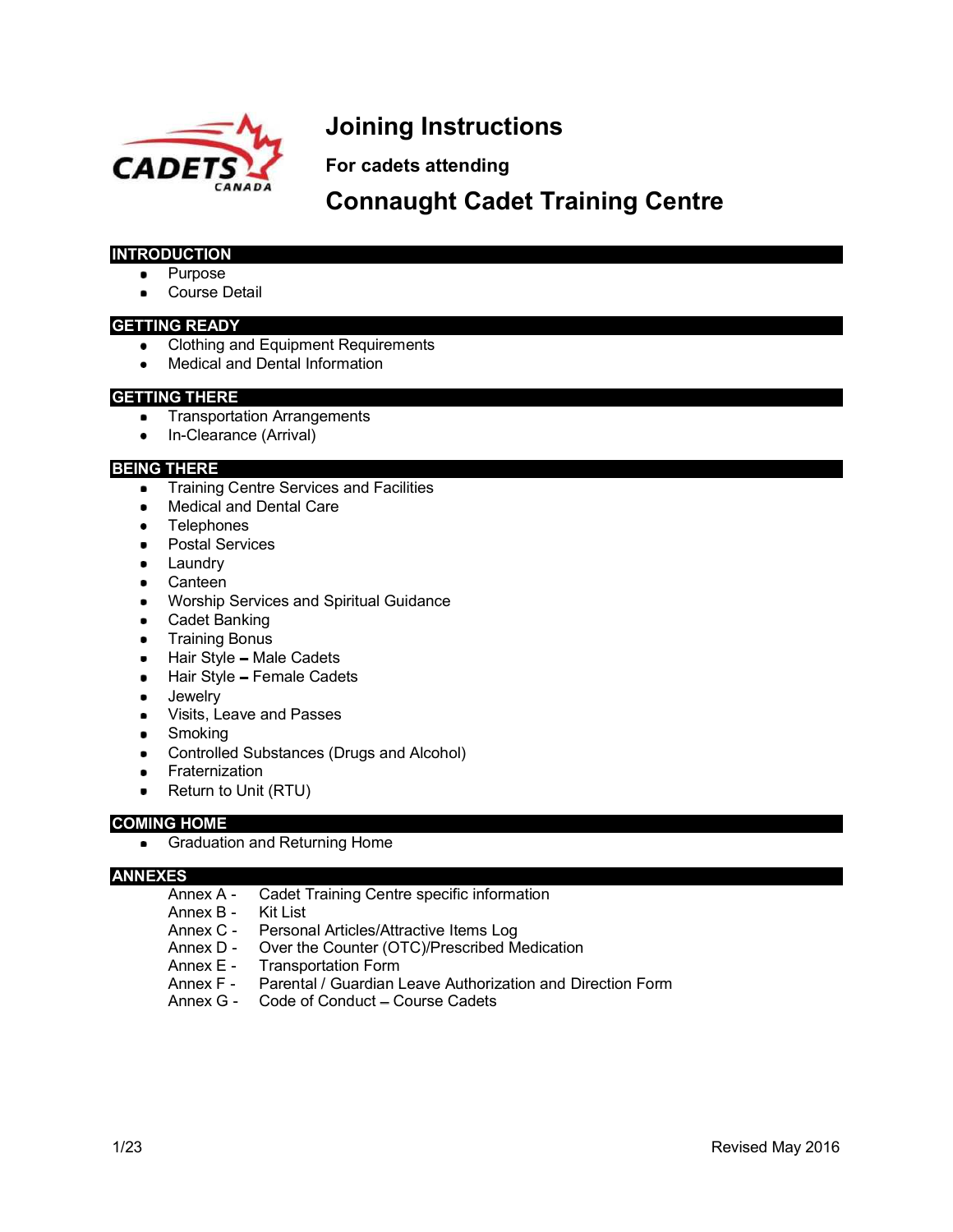

#### **INTRODUCTION**

## PURPOSE

1. The purpose of these joining instructions is to provide cadets, and their parents, with the necessary information for course participation. They must be read in full, together with the specific annexes appropriate to the Cadet Training Centre (CTC) the cadet will be attending.

#### COURSE DETAIL

2. Course location, dates and transportation details will be provided by the Commanding Officer of the home corps/squadron prior to commencement of the course. Transportation is generally arranged for cadets' arrival one day prior to commencement of the course, and departure one day following completion of training. Distance to destination, equipment scheduling and local CTC routines may dictate modification of that practice. Thus, it is important for parents to maintain close coordination with their cadets' local corps/squadron.

#### GETTING READY

#### CLOTHING AND EQUIPMENT REQUIREMENTS

3. Military and civilian clothing and equipment requirements are detailed in the joining instruction **Kit List** (Annex B). All items should be clearly marked with name and initials in indelible ink.



4. Cadets MUST ensure that all DND-issued items of clothing, especially footwear, fit properly before departing for training. There are very limited facilities for clothing exchange at the CTCs. Any necessary clothing exchanges must be completed at the local corps/squadron.

5. There is no need for cadets attending training centres in Central Region to wear civilian clothing. Jeans only will be allowed and must not be defaced, cut, ripped, or have drawings, lettering or other adornment on them. They may be worn during non-training activities such as dances and relaxed periods, along with the training centre or other issued T-Shirt.

6. Personal storage space within CTC accommodations tends to be limited. Cadets are thus discouraged from bringing any items not specifically described in the relevant **Kit List (Annex B)**. Bringing valuables of any<br>sort (personal electronics, cameras, jewelry, cell phones, etc.) is done so entirely at the cadet's risk. C responsible for securing their own possessions and DND accepts no responsibility for personal property. All personal items should be documented on a Personal Articles Log (Annex C) which should accompany the cadet.

7. Army Cadets shall bring with them corps-issued Field Training Uniform (FTU) for use at CTCs

8. Sea Cadets shall bring with them corps-issued Sea Cadet Training Uniform (blue shirt) along with ballcap.

9. Contrary to past practice, cadets will not be provided shorts for routine physical training and are therefore required to supply their own shorts. They are to be mid-thigh in length and in solid black, dark blue or grey only. \*\* Implemented in 2015 \*\*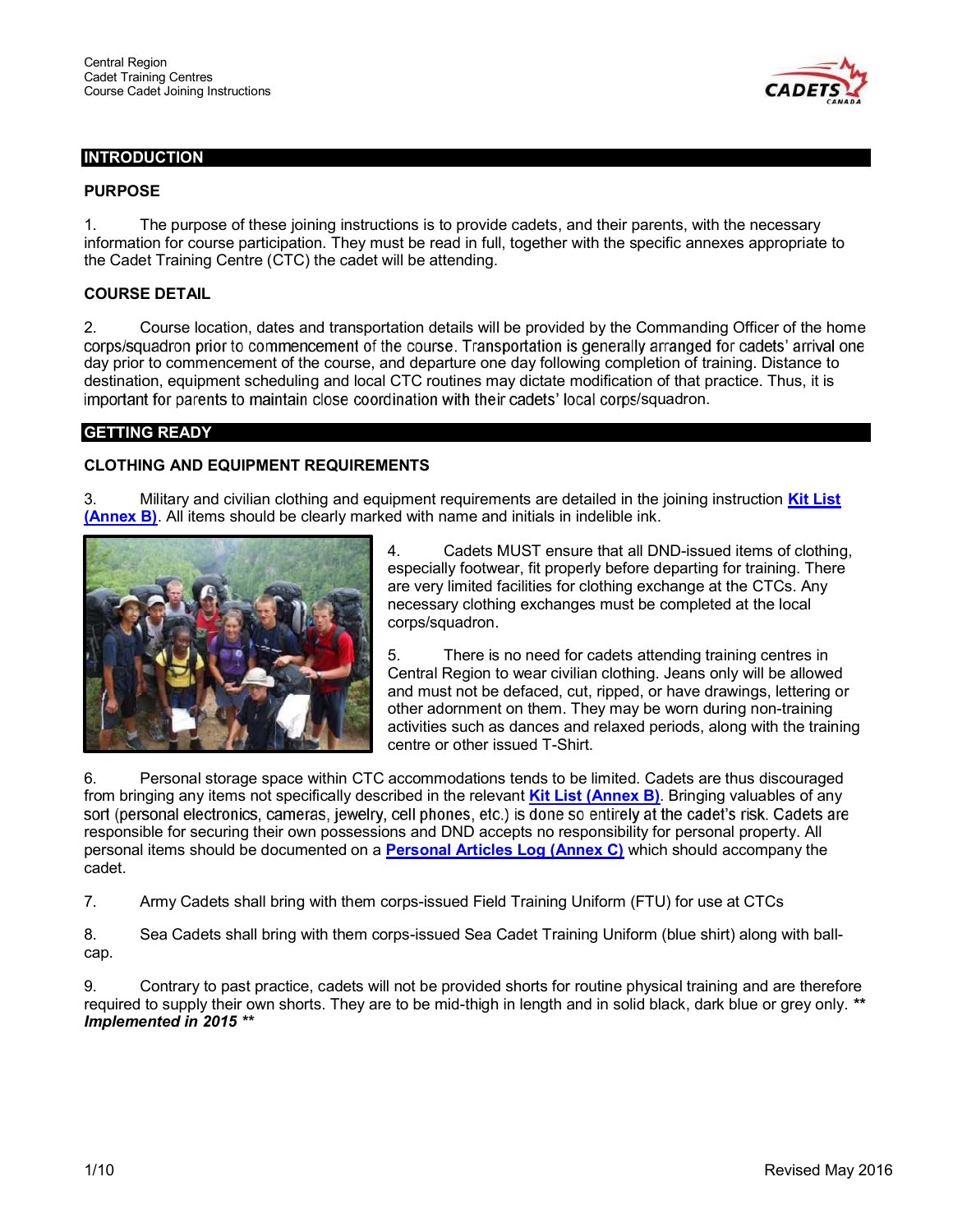

## MEDICAL AND DENTAL INFORMATION

#### Cadet Offers of Participation

Cadets must hand carry accepted "Offers of Participation" signed by their parent/guardian with them to 10. their respective Cadet Training Centre. \*\*\* Implemented in 2014 \*\*\*

#### Provincial Health Cards

11. All cadets must have their valid provincial health card in their possession and be prepared to show it before boarding transportation. In the event the cadet is awaiting a new or replacement card, the Ontario Ministry of Health receipt (or other provincial equivalent) may be shown instead. If the card's expiry date falls within the cadet's course dates, it must be renewed prior to departure. Cadets who live outside of Ontario must have in their possession a legible photocopy of their personal or family health card issued by the respective province.

#### Prescription Medication

12. Cadets requiring prescription medication must bring sufficient medication to last for their entire stay at the training centre. Medications will be logged in and retained by CTC staff, together with dispensing instructions. Although proper dosages and frequency are supervised by CTC staff, cadets are expected to be aware of, and understand, their own medication requirements. If prescription replenishment is likely to be required during the course, cadets must have in their possession the medication renewal prescription, the dosage, and sufficient funds to cover the cost of acquiring the medication. Canadian Forces Health Services will not pay for refilling prescriptions.

#### Over-the-Counter and Patient Medicines

13. Cadets are not permitted to retain any non-prescription medications. Should circumstances warrant, CTC medical personnel will administer/make available appropriate medications.

14. Cadets allergic to insect stings or who may be prone to severe allergic reactions/anaphylaxis must bring their prescribed Anakit/Epipen/Allerject with them.



15. It is highly recommended that parents/guardians send daily medications in pre-packaged blister packs. This greatly assists training centre and medical staff in ensuring medication compliance. This is typically a service that pharmacies can accommodate with little to no cost.

#### Medic-Alert Bracelets

16. Cadets with known medical conditions (diabetes, allergies etc.) must wear a Medic-Alert bracelet while attending CTCs.

#### Eyeglasses

17. Lenses and frames are the personal property of the cadet. The Canadian Forces will not replace or repair lost or broken glasses. It is strongly recommended that the cadet or the parent have insurance coverage for repair/replacement of eyeglasses. In addition, cadets requiring eyeglasses shall have in their possession, two pairs of glasses and a copy of the prescription. Cadets are responsible for the safety of their eyeglasses and must exercise all due diligence in preventing loss or damage (wearing retaining straps etc.). If is determined that the cadet was on duty and all due diligence was exercised by the cadet to prevent loss/damage, a claim against the crown may be submitted.

Note: cadets are NOT permitted to wear contact lenses if attending the International Exchanges or Marksmanship courses conducted at Connaught CTC.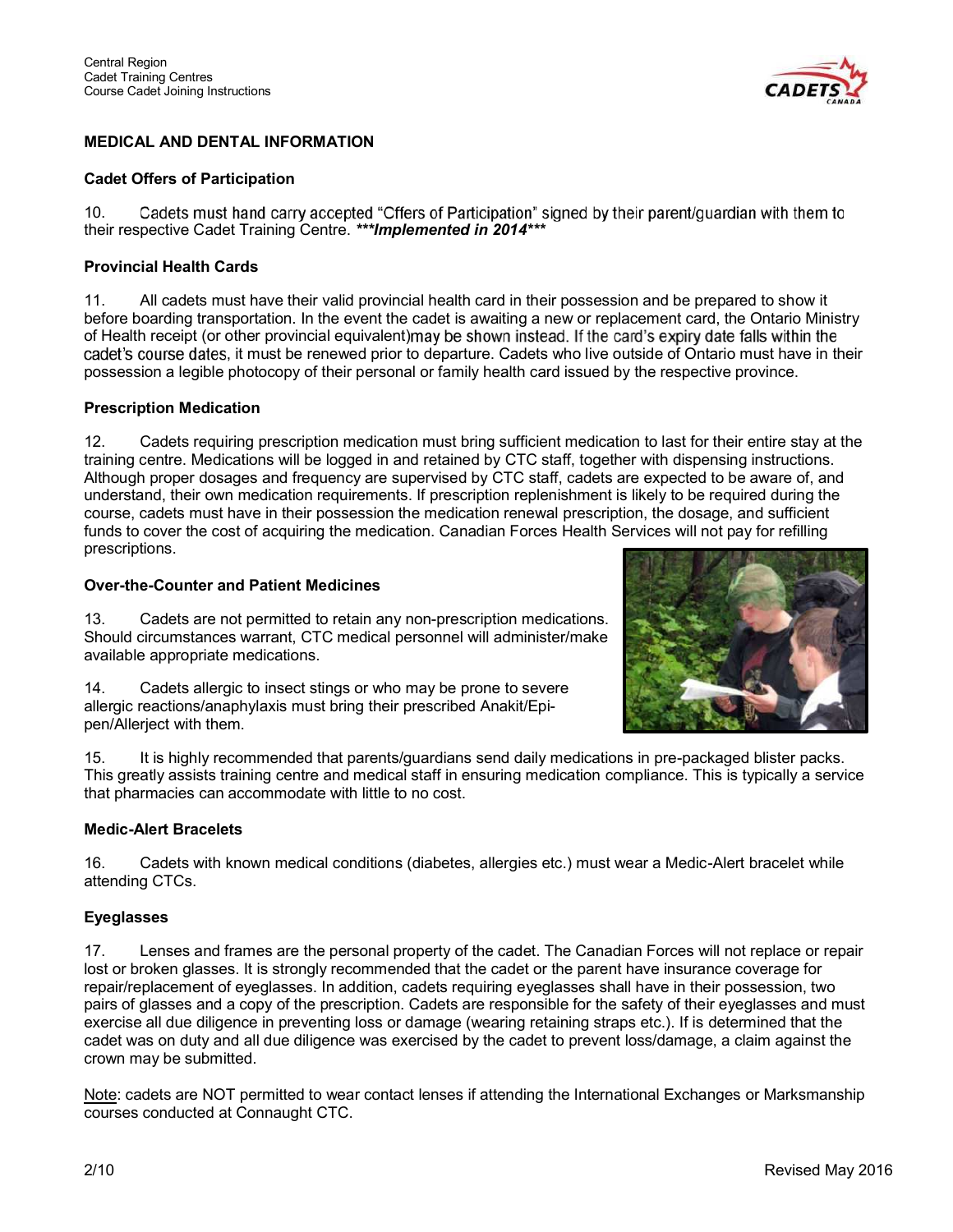

#### Immunization

18. It is important that cadets attending CTCs have up-to-date immunization for age, in accordance with their provincial standards, as well as meningococcal immunization. It is advised that cadets bring immunization records with them to CTCs.

19. Immunizations will not be provided by Canadian Forces Health Services.

20. Cadets could be excluded from training during certain infectious disease outbreaks if the cadet is not immunized against that communicable disease.

21. For more information on Immunization in Ontario, please visit the website for Ontario's Ministry of Health and Long-Term Care.

#### GETTING THERE

#### TRANSPORTATION ARRANGEMENTS

22. Transportation to and from the CTC is provided at no expense to the cadet or family and is generally via charter motor coach. Out-of-region travel may be provided by rail or by military or commercial air transport. The Movements Officer of the appropriate Regional Cadet Support Unit arranges all transportation for cadets. This information, including the pick-up location, is then passed to corps/squadron Commanding Officers for onward dissemination to cadets and parents/guardians. Cadets shall travel to and from training centres in uniform.



23. Cadets travelling by rail or air MUST carry governmentissued identification. For air travel, as a minimum, cadets under age 16 must have either one piece of photo identification or two pieces of identification, one of which specifies gender and date of birth. Such documents as a health card or birth certificate satisfy this requirement. Cadets aged 16 and over must have identification with photo. In both circumstances, a valid passport fulfills the requirements. School identification or corps/squadron ID cards are not accepted. Cadets whose 16th birthday falls within their camp period will be required to hold the higher level of documentation for their homeward journey.

24. Under the Government of Canada's Passenger Protect program, for all air travel, full legal names must be used. Cadets'

names as registered with their home corps/squadron MUST match the identification being carried. Discrepancies such as short forms or nicknames, use of a middle name, surnames assumed by the cadet instead of their legal name, or spelling errors may result in denied boarding. Additional details about the Passenger Protect program are available from Transport Canada.

25. Personal luggage must be clearly marked with a duplicate tag placed inside the container (duffle bag, suitcase, kit bag). Luggage restrictions may apply to cadets travelling by air. Please consult the travel order received and the transporting airline. Details regarding checked and carry-on luggage may be obtained from the Canadian Air Transport Security Authority (CATSA).

26. Parents/Guardians bringing their son/daughter to the training centre must ensure that the corps/squadron Commanding Officer is so informed in advance, and should plan their journey to arrive at the CTC Operations Centre no earlier than 1000 hours (10:00 am) and no later than 1400 hours (2:00 p.m.) of the reporting-in day, which is generally the day before the course start date. Individual CTC arrival timings may vary, as detailed in each Annex.

27. Meals appropriate to the time of day are normally provided on route if cadets' travel extends over a meal period. In the event cadets are required to purchase a meal if approved in advance through the Training Centre Orderly Room, receipts must be obtained for reimbursement purposes upon arrival at the training centre.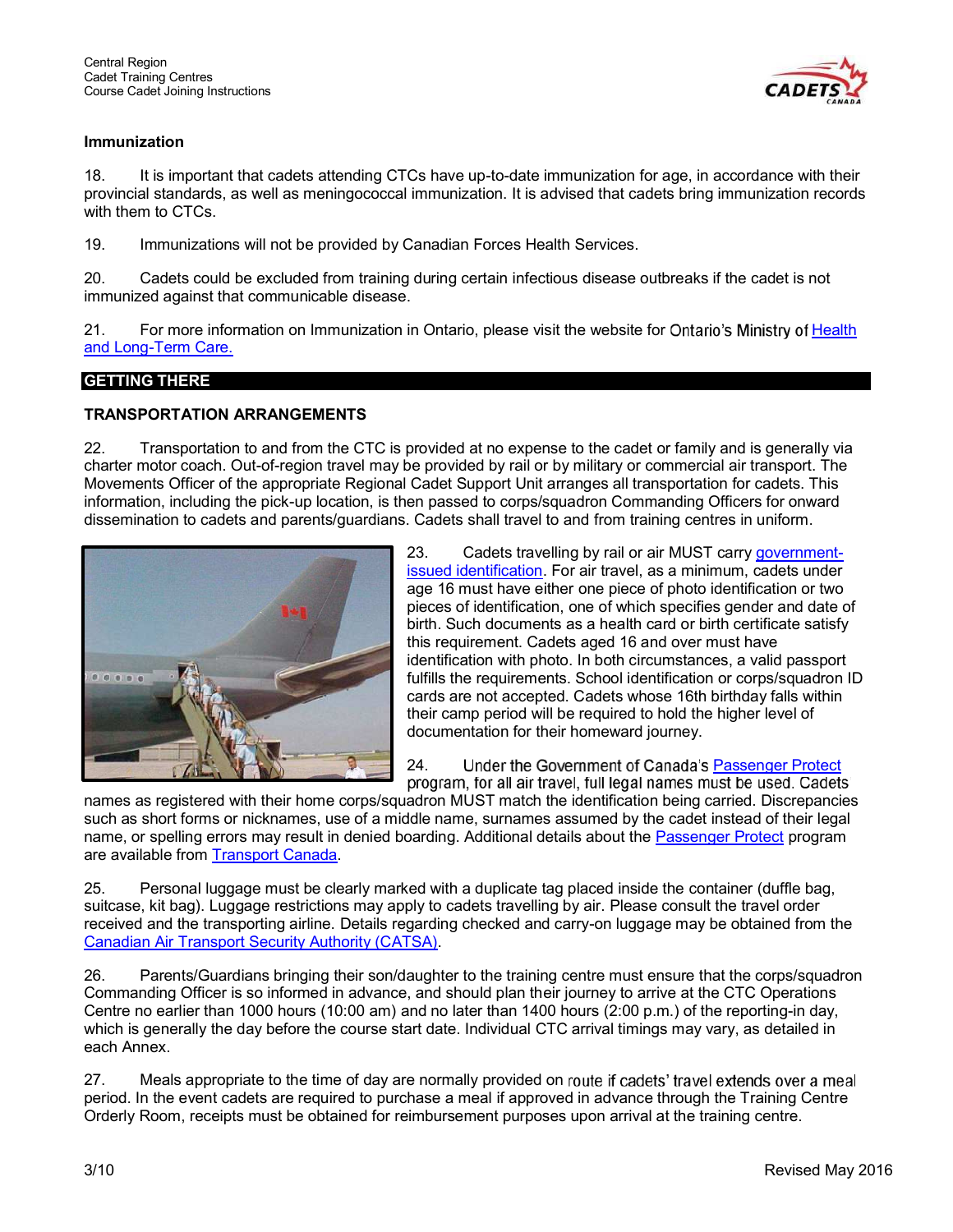

28. All parents/guardians must complete a Cadet Transportation Form (Annex E) to assist Movements staff in planning return transportation. The form should accompany the cadet to the CTC. Parents/Guardians intending to retrieve their son/daughter/ward at the completion of training MUST inform the training centre in advance to prevent unnecessary transportation arrangements for their son/daughter/ward.

29. Cadets are not permitted to bring private motor vehicles of any type to the training centre.

#### PRE-DEPARTURE CHECK

- 30. In preparing for departure, all cadets must assemble the following items to bring with them:
	- a. Provincial Health Card (see para 11);
	- b. Personal identification (see para 23);
	- c. Completed Personal Articles Log (as required) (Annex C);
	- d. Prescriptions for eyeglasses (as required) (see para 17);
	- e. Prescribed medications (as required) (see para 12);
	- f. Completed OTC/Prescribed Medications List that includes dispensing information (as applicable) (Annex D);
	- g. Completed Cadet Transportation Form (Annex E);
	- h. Completed Parental / Guardian Leave Authorization and Direction Form (Annex F);
	- i. Completed Code of Conduct Course Cadets  $(An)$ ;
	- j. Long-distance calling card (suggested, for cadets to call home periodically); and
	- k. Pocket money for incidental personal expenses (canteen snacks, souvenirs, etc.,\$15 - \$20 per week suggested);

#### TRAINING CENTRE ROUTINES

#### IN-CLEARANCE

31. All cadets are processed through an in-routine upon arrival and will be required to provide the following:

- a. Name;
- b. Course attending;
- c. Health card (confirmation cadets have it in their possession);
- d. Eyeglass and other prescriptions (if applicable);
- e. List of medications (if applicable);
- f. Any travel documents/tickets;
- g. Cadet Transportation Form particularly if requesting early departure;
- h. Parental / Guardian Leave Authorization and Direction Form (as applicable); and
- $i.$  Code of Conduct Course Cadets.

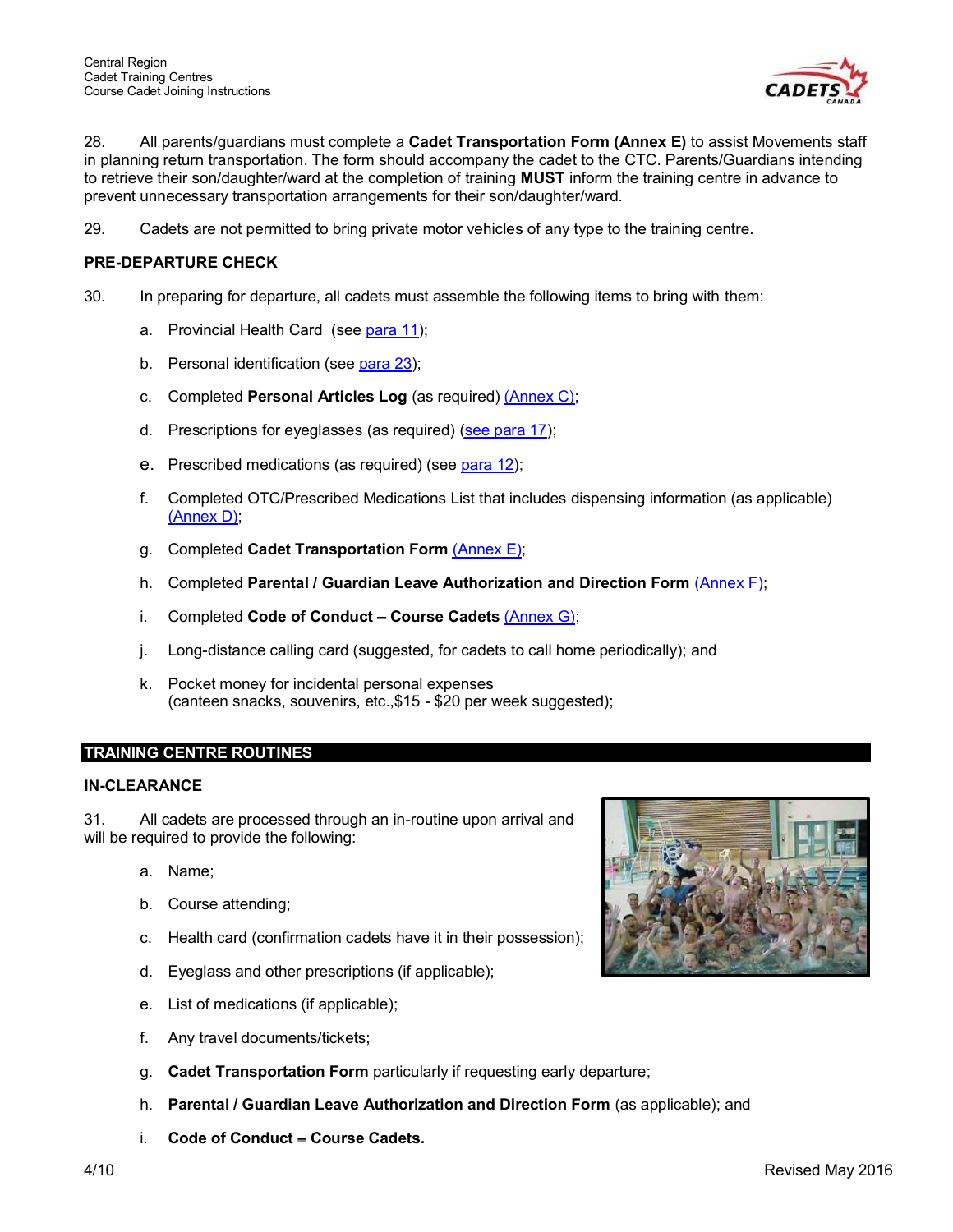

32. Arriving cadets are subject to a brief interview and health screening examination by medical personnel to help inhibit the possibility of migrating any contagious or communicable condition to other personnel and to ensure the cadet is medically fit for training.

33. Personal luggage will be subject to inspection upon arrival to ensure that unsafe or prohibited items are not brought into the training centre. Staff will also inspect to be sure that cadets have the necessary items to successfully complete training.

#### TRAINING CENTRE SERVICES AND FACILITIES

34. Central Region CTCs utilize a mix of permanent structures for sleeping accommodation, instructional and administrative functions. Blackdown and Connaught CTCs employ semi-permanent softwall shelters for instructional and sleeping quarters. Trenton CTC employs permanently erected single-storey modular quarters. Advanced Aviation course cadets are housed in college student residences, and HMCS ONTARIO cadets occupy student quarters at the Royal Military College of Canada.

35. Cadet accommodations are multi-occupant, gender-specific and access-restricted. Sleeping equipment consists generally of two-tier bunk beds. All bedding (sheets, blankets, pillows) is provided. Security for cadets' personal belongings is provided by "barracks boxes" or lockers similar to those in school. Cadets are expected to bring their own padlocks.

36. Meals are served to cadets in a cafeteria style mess-hall environment three times daily. CF facilities do not offer allergen-free foods or food preparation conditions, and cannot ensure avoidance of certain ingredients in food preparation. Whenever possible, foods containing or prepared with identified possible allergens (e.g. nuts, dairy, shellfish) are so identified when served; however, under Director Food Services policy, it remains the individual's responsibility to monitor their own food intake to avoid an allergen.

37. Personal stocks of foodstuffs (snacks, confections, beverages) are discouraged and in some CTCs, prohibited in living quarters. Prevailing seasonal weather conditions promote early spoilage and the presence of foodstuffs tends to attract vermin and insect pests. Foodstuffs and beverages brought to the Training Centre are subject to confiscation and possible disposal.

#### MEDICAL AND DENTAL CARE

#### Medical Services

38. Each Training Centre is staffed with medical personnel, including a physician during training hours, to provide a first-response level of medical services intended to deal with minor injuries and routine medical conditions. When necessary, individuals may be referred to local civilian medical facilities for more comprehensive diagnosis and/or treatment.



Dental Services

39. Emergency dental care is available in the event of accident or injury. No dental care beyond the emergency level is provided.

#### **TELEPHONES**

40. Personal calls may not be made from DND telephones. Commercial pay telephones are conveniently located in the common areas of each Training Centre. If desired, the cadet may bring a Calling Card, Prepaid Phone Card, etc., to make phone calls at parent / guardian / cadet expense. In emergency circumstances, CTC staff will initiate telephone calls to cadets' homes at government expense. In the event of urgent or emergency circumstances requiring parents to contact cadets, they may do so by calling the appropriate CTC duty centres as listed in each of the Training Centre annexes.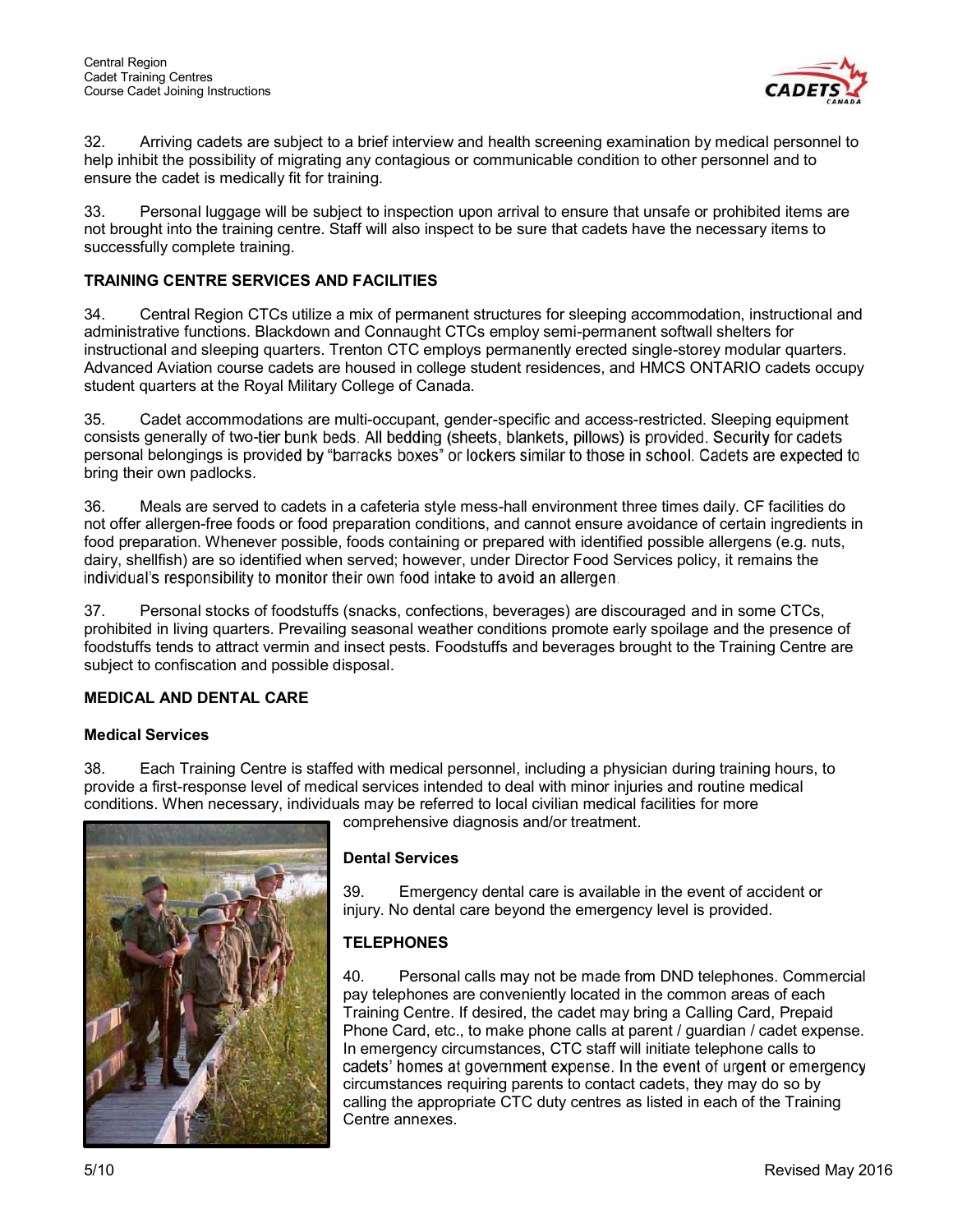

# POSTAL SERVICES

41. Postal deliveries and pickups occur daily at the Training Centres. Cadets desiring to mail letters should bring a supply of postage stamps. Additional stamps are available for purchase at cadet canteens. Parents wishing to send mail to their sons/daughters or to a Training Centre headquarters should refer to address instructions in the Training Centre Annex specific to the one their children attend.

#### LAUNDRY

42. Laundry services vary from centre to centre. Fully equipped laundry facilities are available. In the case of Trenton, HMCS Ontario, Blackdown, and Connaught laundry attendants are employed to perform laundry services. Pressing facilities (irons provided) are available on a "do-it-yourself" basis. Cadets must clearly mark their name on all items of clothing (inside collars and waistbands) using non-soluble ink.

#### CANTEEN

43. Canteen with snack bar and retail outlet are available for the purchase of soft drinks, confections, hygiene items, shoe polish, souvenirs and items of clothing such as Training Centre T-shirts. All merchandise is modestly priced and the profits are devoted to providing amenities for the cadets.

#### WORSHIP SERVICES AND SPIRITUAL GUIDANCE

44. Each CTC maintains a multi-denominational staff of chaplains in making every effort to meet the needs of all religious denominations. The centres provide both Protestant and Roman Catholic services for those cadets wishing to attend. Those cadets seeking a service within their own faith are encouraged to approach the Training Centre chaplains for assistance.

#### CADET BANKING

45. For the security of cadet's monies, the Training Centres, except Advanced Aviation locations, provide an



on-site banking service. Cadets are encouraged to deposit any large amounts of money upon arrival and withdraw money as required to provide for one or two days' spending. It is emphasized that there are absolutely no mandatory charges associated with attendance at a CTC. Cadets, however, may wish to purchase such items as caps, Tshirts, fleece jackets, soft drinks or confections. They are responsible for personal hygiene materials including soap, shampoo etc. Cadets are also responsible for their own haircuts. Barbering services are made available at each CTC.

46. There are no ATMs (commercial banks' Automated Teller Machines) located within Training Centres. However, cadets holding

their own personal banking or ATM cards may be provided periodic opportunities to access an ATM at nearby commercial or on-base locations. The Advanced Aviation Technology courses, being housed in a community college campus, have ATM service onsite.

#### TRAINING BONUS

47. Course cadets may qualify for a training bonus (amount to be determined) per day starting on the first day of training, to a maximum amount per week. The bonus is paid in installments, at the end of one and three weeks' training and (for six-week courses) upon completion of the course. When a cadet is, for any reason, unable to finish the authorized activity and is returned to his or her unit (RTU), entitlement for the training bonus shall be determined on a per-diem basis for each completed day of training.

#### VISITS, LEAVE AND PASSES

48. Cadets attending a training centre are considered undergoing training. Parents are reminded that training occurs six days a week commencing at 0600hrs daily and concluding at 2000hrs following a varied and active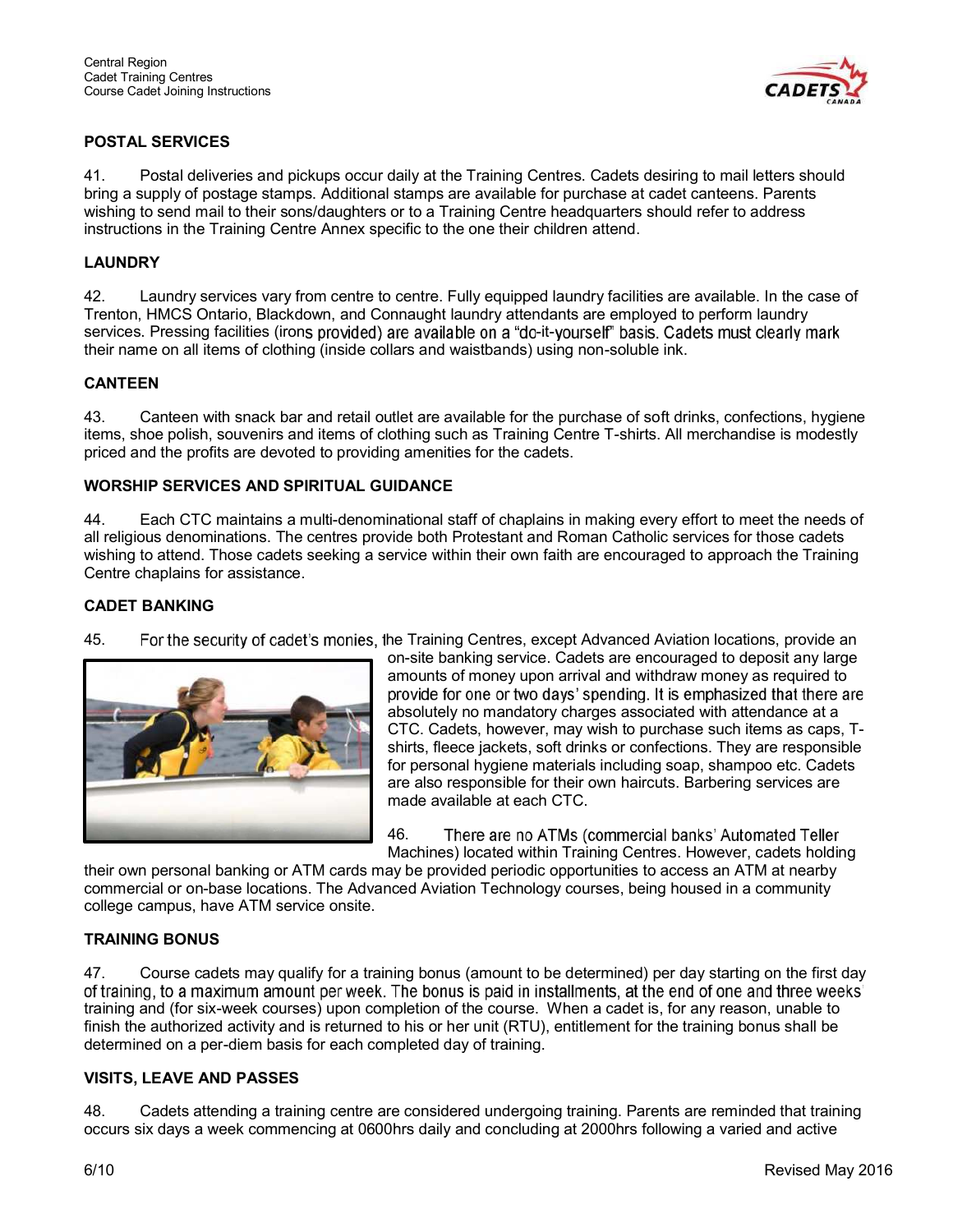

training day. Each training day is a stepping stone for the next and is therefore important. Parents are thus strongly encouraged to confine any visits to evening hours or weekends, according to the specific variations at each CTC described in their respective Annexes, and to limit the frequency of those visits.

49. If there are special restrictions (e.g. due to court orders, custody issues, etc.) or changes in authorization of who may take a cadet on leave, this information must be documented in FORTRESS through the home corps/squadron. If circumstances change during training, the CTC should be contacted directly by means of the contact information at Annex A below.

50. Leave periods vary according to the training requirements at each CTC and parents should consult their respective Annexes before making any travel plans. Cadets are required to be in uniform when departing and returning to the Training Centre.

#### PERSONAL APPEARANCE

51. The standards of personal dress, appearance and grooming shall be such as to reflect credit on the individual and on the Canadian Cadet Organization as a whole. The following regulations are extracted from Canadian Forces Dress Regulations and Cadet Dress Regulations. They are not intended to be overly restrictive, but to ensure the maintenance of high a standard of grooming consistent with military standards while also recognizing the standards of Canadian society and the traditional privileges, which have proven their value in fostering group identity and morale. The regulations are reasonable, enforceable, assure a favourable military image, and yet permit some individuality.

#### Hair Style - Male Personnel

- 52. As guidelines, hair shall be:
	- a. neatly groomed;
	- b. taper-trimmed at the back, the sides, and above the ears, to blend with the hairstyle. A straight cut at the neck is permissible when the tapered appearance is maintained;
	- c. not more than 15 centimetres (6 inches) in length and short enough so that when hair is groomed and headdress removed, no hair touches the ears or collar, or falls below the top of the eyebrows. The distance of the hair from the collar for the average man should be 2.5 centimetres (1 inch) but this may vary according to whether the individual has a short or long neck; and
	- d. not greater than 4 centimetres  $(1\frac{1}{2}$  inches) in bulk at the top of the head with the bulk gradually decreasing from the top to blend with the tapered trimmed sides and back; and does not interfere with the proper wearing of any military headdress.

53. Male cadets are expected to be clean-shaven. Reasonable medical or religious considerations will be accommodated. Sideburns shall:

- a. not extend below the point where the top of the ear lobe joins the face;
- b. be squared off in a horizontal line at the bottom edge; and
- c. be taper-trimmed to conform to the overall hairstyle and of even width.

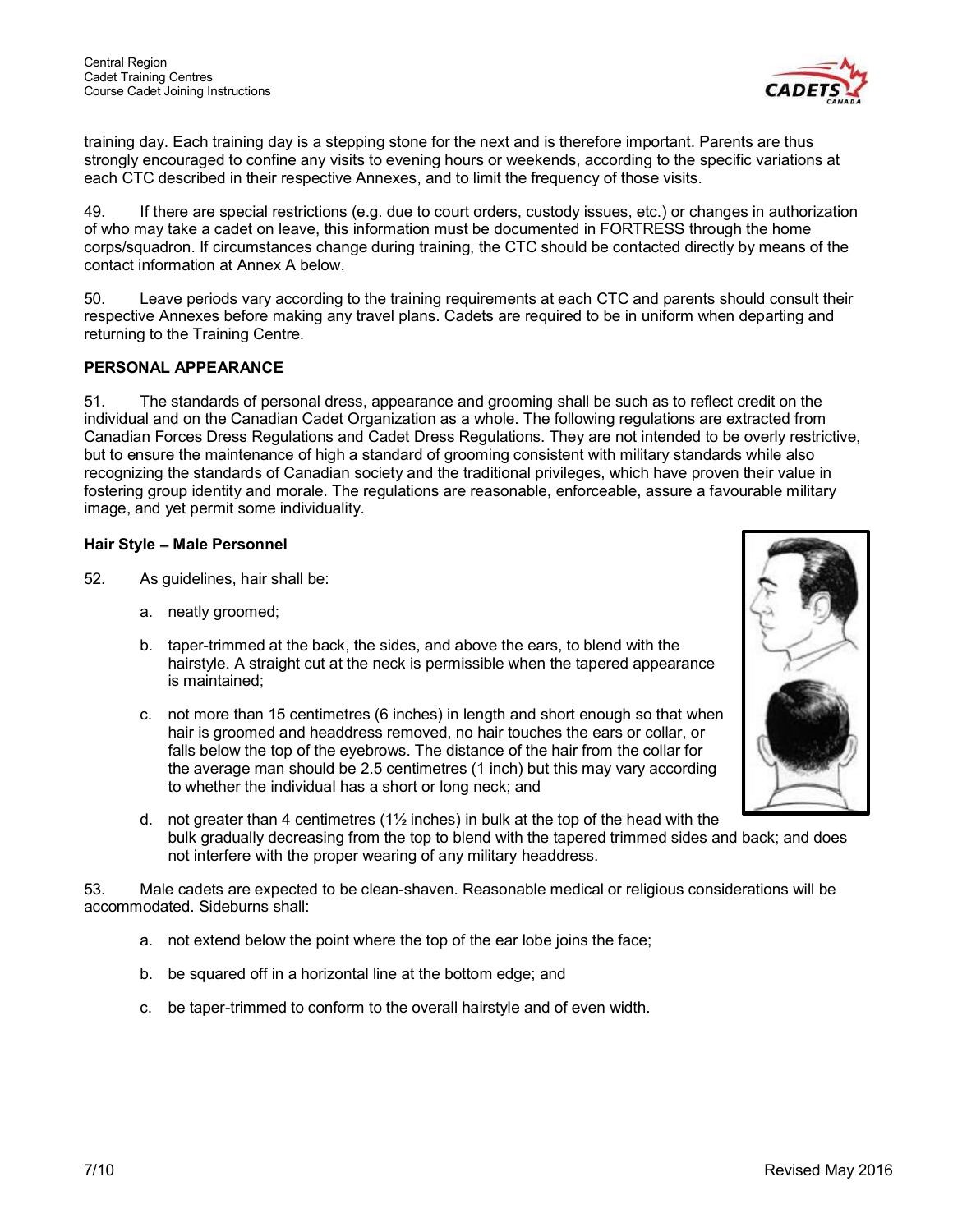

#### Hair Style - Female Personnel

54. Hair shall be kept neat and well groomed and shall not extend below the lower edge of the jacket collar. Varying hairstyles, straight or curled are permitted within these limits but exaggerated or bizarre styles including those with excessive fullness or extreme height are not authorized. In no case shall the bulk of the hair interfere with the proper wearing of military headdress. Hair ornaments shall not be worn. Bobby pins, hairpins and similar items used to secure the hair shall not be visible.

55. Braids, if worn, shall be styled conservatively and tied tightly, secured at the end by a knot or a small-unadorned fastener. A single braid shall be worn in the centre of the back. Double braids shall be worn behind the shoulders. Hair shall be a maximum length when gathered behind the head and braided which does not extend below the top of the armpit. Multiple braids and/or cornrows shall be directed toward the back of the head, pulled tight to the head and secured at the end by a knot or a small-unadorned fastener. Multiple braids extending below the lower edge of the collar are to be gathered in a bun.

#### Make-Up - Female Personnel

56. Make-up shall be conservatively applied when in uniform. This precludes the use of false eyelashes, heavy eyeliner, brightly coloured eye shadow, coloured nail polish and excessive make-up.

#### **Jewelry**

57. The wearing of jewelry by personnel in uniform is restricted. Wrist watches, ID or Medic Alert bracelets are permitted. A maximum of two rings may be worn provided that they are not of a gaudy or costume nature. Personnel in uniform shall not wear necklaces or chains about the neck. Females may wear only a single pair of plain gold, silver stud or white pearl earrings in pierced ears. A healing device of similar size not to exceed 0.6 cm. in diameter and spherical in shape may be worn while ears are healing after piercing. Only a single earring or healing device, worn in the centre of each ear, may be worn at a time.

#### DISCIPLINE AND DEPORTMENT



58. Regulations and standards have been developed to ensure the safety, efficiency and well-being of everyone. These requirements are not difficult to meet, and a willingness to abide by the rules will contribute greatly towards an enjoyable summer for all cadets. When regulations are ignored, it causes unreasonable hardship for both cadets and staff, and must be addressed through remedial or disciplinary action.

59. Upon arrival at the CTC, cadets are required to sign a Cadet Code of Conduct declaration in which they acknowledge the standards of conduct and behaviour expected of them while participating in training.

#### **SMOKING**

60. Central Region Cadet Training Centres are smoke-free environments. As such, cadets are prohibited from smoking while attending all Central Region CTCs. Government policy forbids smoking inside DND buildings or while riding in any DND vehicles or aircraft.

#### CONTROLLED SUBSTANCES (DRUGS AND ALCOHOL)

61. Cadets are prohibited from buying, consuming, or having in their possession alcoholic beverage of any sort. Cadets are prohibited from buying, selling, using or being in possession of any narcotic or hallucinogenic

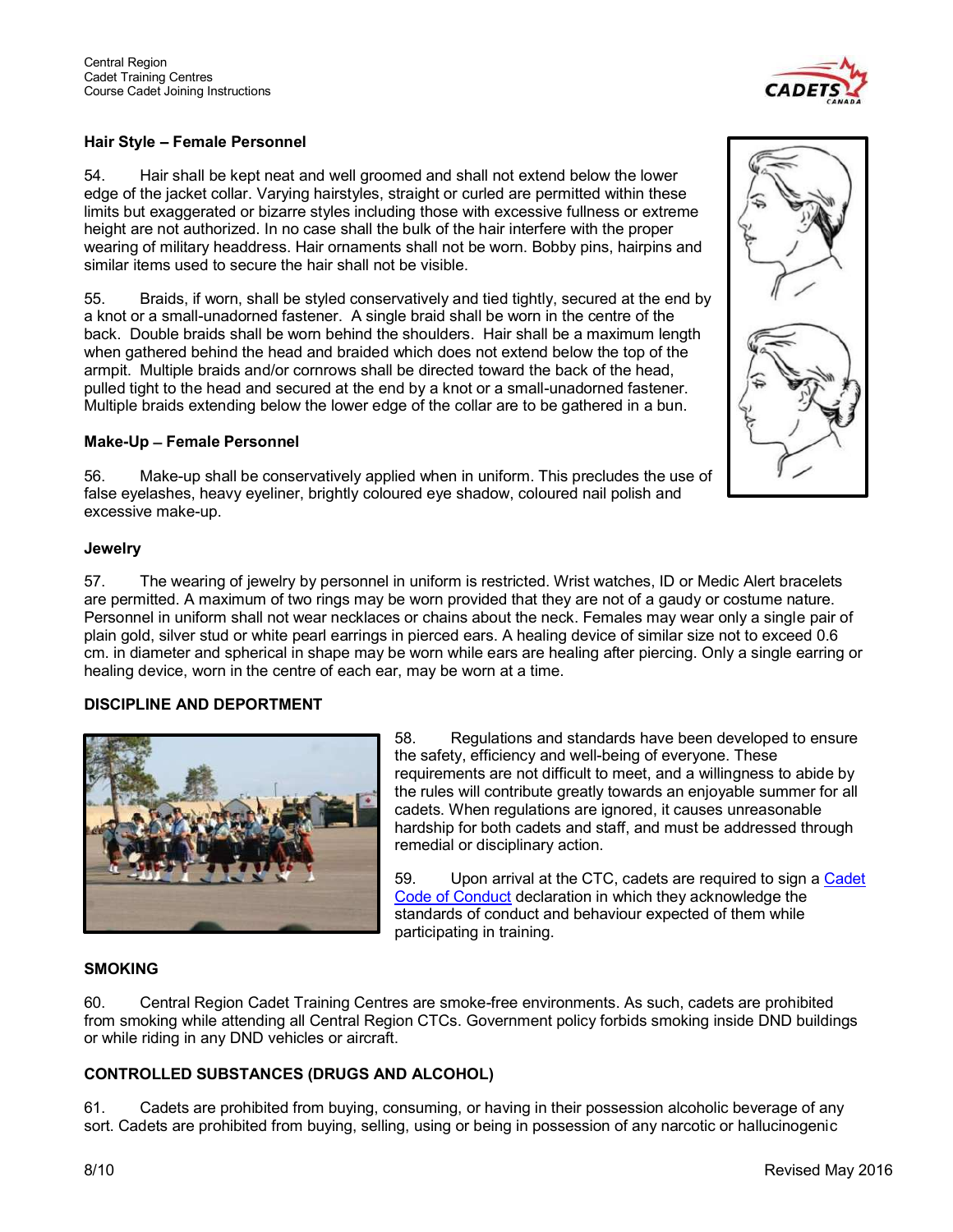



substance. Anyone suspecting another of using or being in possession of drugs or alcohol is obliged to advise their supervisor immediately. Central Region adheres to a zero-tolerance policy with regard to the misuse of controlled substances, and any cadet so involved may be subject to immediate RTU and possible criminal investigation/charges.

# FRATERNIZATION

62. Cadet Training Centres embody three groups of individuals: course cadets, staff cadets, and adult staff (including Officers, Civilian Instructors and non-commissioned members of the Regular Force, Primary Reserve and/or COATS.) Fraternization, that is, inappropriate interactions as defined in CATO 15-22, among any of these categories is not permitted. Living quarters are gender-exclusive and are off limits to members of the opposite sex. Failure to comply will not be tolerated and may result in personnel being RTU.

#### RETURN TO UNIT (RTU)

63. A cadet may be Returned to Unit (RTU) for serious disciplinary problems, medical reasons, upon parental request, as a training failure or when determined by the Commanding Officer of the CTC, to be in the best interest of the cadet. The RTU procedure may commence on very short notice. It is imperative, therefore, that the parent/guardian's whereabouts are known by the corps/squadron Commanding Officer at all times. It is also important that parent/guardians have accurately specified contact numbers including alternate contacts when accepting offers to participate in training or activities. Home corps/squadrons will include/amend information in FORTRESS regarding contact person(s). Undue delay in returning home may place unnecessary stress on the cadet.

#### GRADUATION AND RETURNING HOME

64. Each Training Centre conducts a full ceremonial review Graduation Parade at the conclusion of each two, three, and six-week training serial. Parents and friends are welcome, and encouraged, to attend. Dates are course-specific and individual parade schedules and locations are detailed in each of the annexes.

65. Cadets do not depart immediately following graduation parades. Pre-departure out-clearance procedures and transportation arrangements are planned well in advance of the scheduled departure dates. Further, due to the large number of cadets departing in a short time frame, a rigid departure plan must be maintained.

66. It is imperative that parents desiring an early departure with their sons/daughters **advise the Training** Centre well in advance. In order to expedite the process and in an attempt to reduce lengthy delays, parents are obliged to complete the Cadet Transportation Form submitted as part of their cadets' In-Routine. If circumstances change, a substitute form may be sent by fax or mail to the Training Centre, or arrangements may be made by telephone.

67. Parents, or those adults designated by parents as the person authorized by them to transport the cadet home, are obliged to ensure they have adequate identification on their person and that they are indeed the parent or individual identified in FORTRESS or on Cadet Offers of Participation. CTC staff are obliged to exercise due<br>diligence and not release a cadet to anyone's custody without the

proper parental authorization and confirmation of identity.

68. As detailed in paragraph 22 earlier in this instruction, transportation from the CTC is provided at no expense to the cadet or family. All travel instruction detailed earlier in this instruction apply to home-bound travel as well. Cadet transportation generally terminates at the same location outbound transport originated.

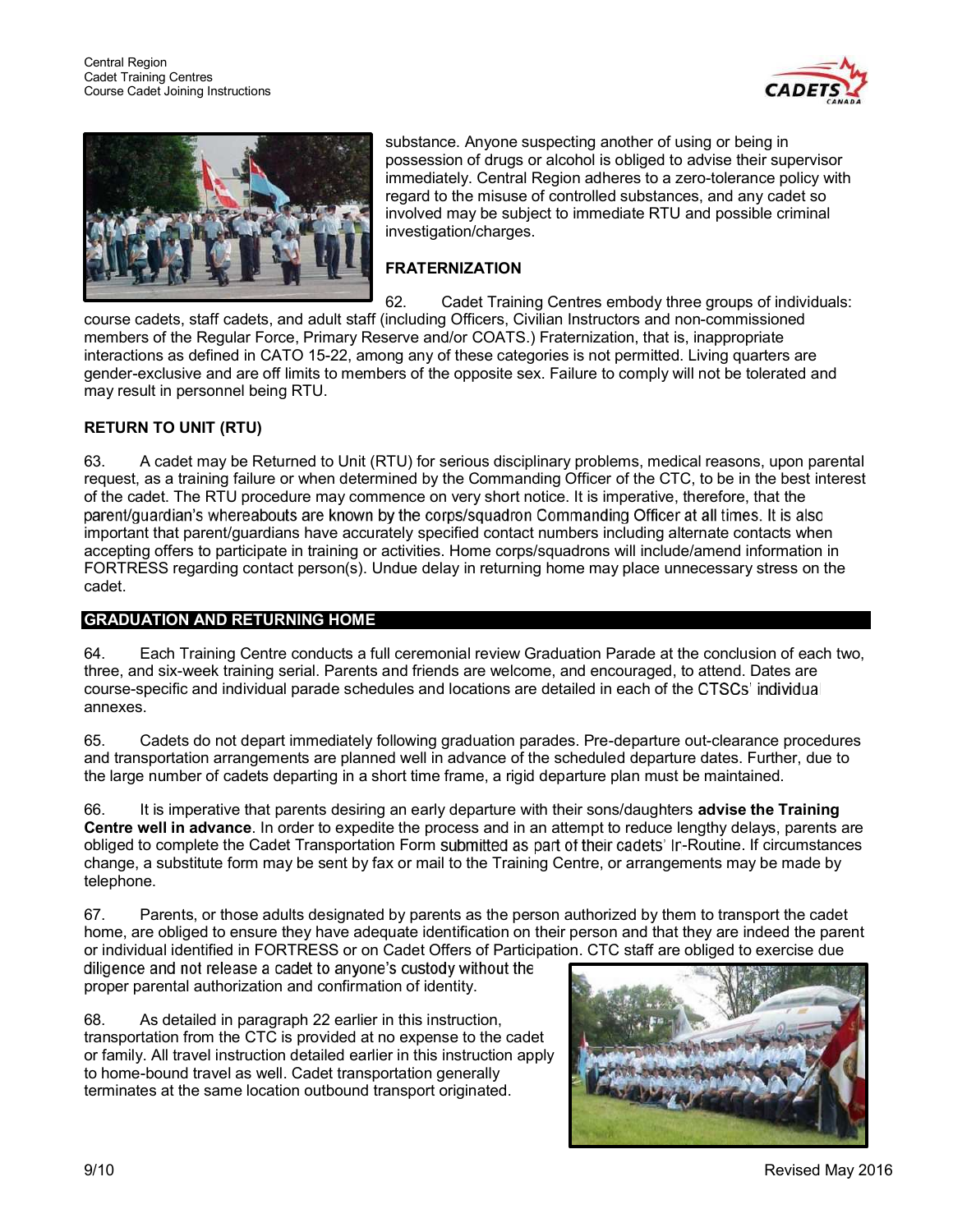

# CTC CONTACTS AND GRADUATION PARADE SCHEDULES

69. CTC contact information and Graduation Parade schedules are detailed in the following Annexes specific to each CTC.

| <b>ANNEXES</b> |                                                            |  |  |  |  |  |
|----------------|------------------------------------------------------------|--|--|--|--|--|
| Annex A -      | Cadet Training Centre specific information                 |  |  |  |  |  |
| Annex B -      | Kit List                                                   |  |  |  |  |  |
| Annex C -      | Personal Articles/Attractive Items Log                     |  |  |  |  |  |
| Annex D -      | Over the Counter (OTC)/Prescribed Medication               |  |  |  |  |  |
| Annex E -      | <b>Transportation Form</b>                                 |  |  |  |  |  |
| Annex F -      | Parental / Guardian Leave Authorization and Direction Form |  |  |  |  |  |
| Annex G -      | Code of Conduct – Course Cadets                            |  |  |  |  |  |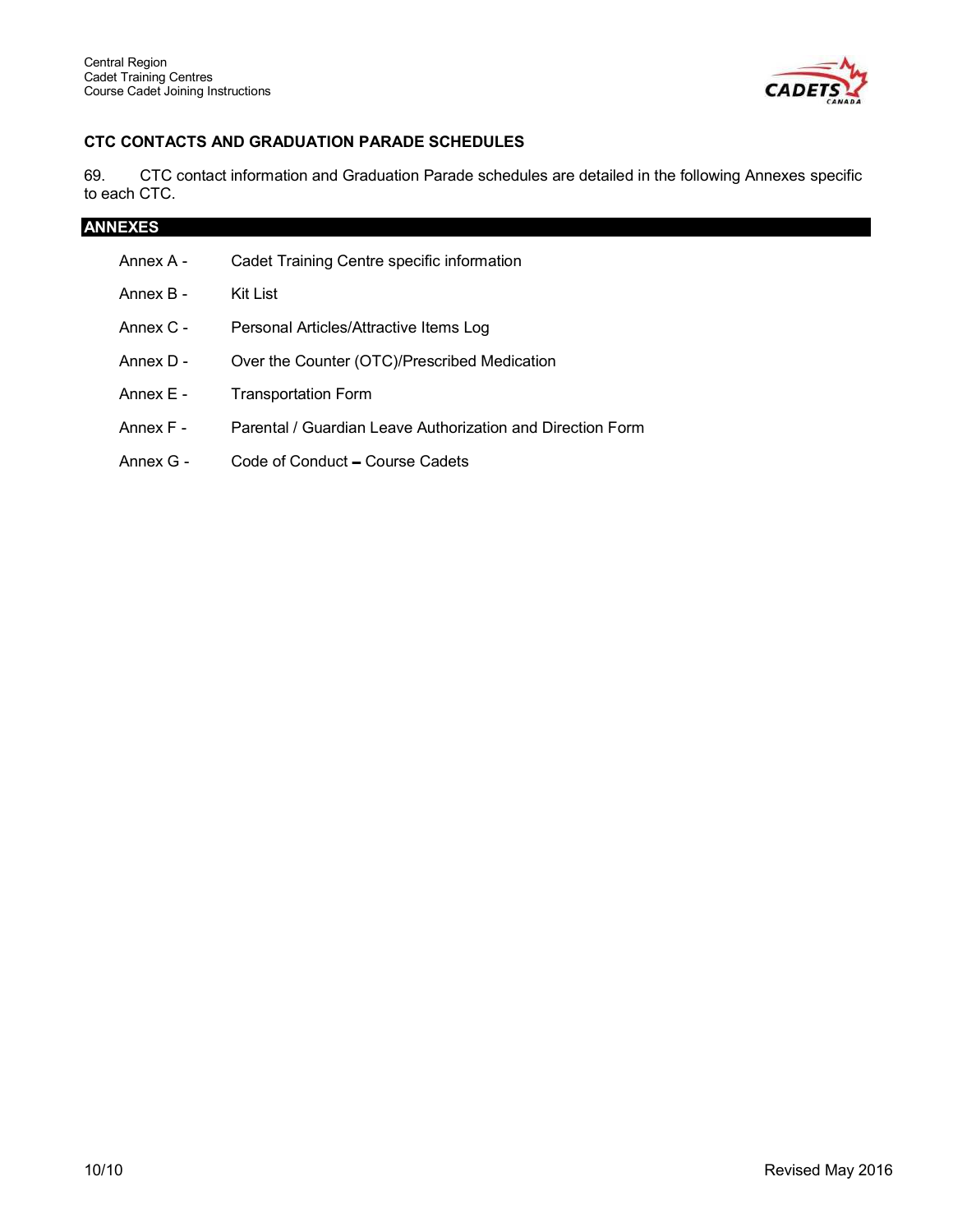

#### CONNAUGHT CADET TRAINING CENTRE (CCTC)

#### CONTACT INFORMATION

a. ORDERLY ROOM: 613-991-4294 (24/7 Jul-Aug)

Fax: 613-998-9154 Email: ConnaughtCadets@forces.gc.ca connaught@cadets.gc.ca

#### b. MAIL:

- i. Mail Headquarters Commanding Officer Connaught NACSTC 1 Lewis Gun Road Nepean, ON K2K 2W6
- ii. Mail Individual CADET LAST NAME, FIRST NAME \_\_\_\_\_ Company \_\_\_\_\_ Platoon Connaught NACSTC 1 Lewis Gun Road Nepean, ON K2K 2W6

iii. Mail – Personal mail should not be sent after 1 Aug, as it will not likely be delivered before conclusion of the employment period.

#### c. INTERNET:

Facebook: www.facebook.com/CCTC.CNIECAC Twitter: @ConnaughtCadets Flickr: www.flickr.com/connaught-cadets

#### IN-CLEARANCE/OUT-CLEARANCE

a. INTAKE DRESS - Cadets are required to wear their uniform in C2A order (no tunics or ties).

b. INTAKE ARRIVAL TIME – If cadets are being driven to CCTC by their parent/guardian they are to arrive between the hours of 1300-1600h. Cadets ae not to arrive and will not be processed before 1300h. If a cadet chooses parental drop-off, the cadet must notify their Commanding Officer in June.

c. PROVIDED TRANSPORT - Cadets who are being provided transport to and from CCTC will receive travel orders from their Commanding Officer. Be advised that in some cases these travel orders may arrive the same week as the cadet travels to CCTC.

d. CLOTHING - It is reminded that CCTC Supply does not carry dress uniform parts. All dress uniform clothing should fit properly prior to arriving at CCTC.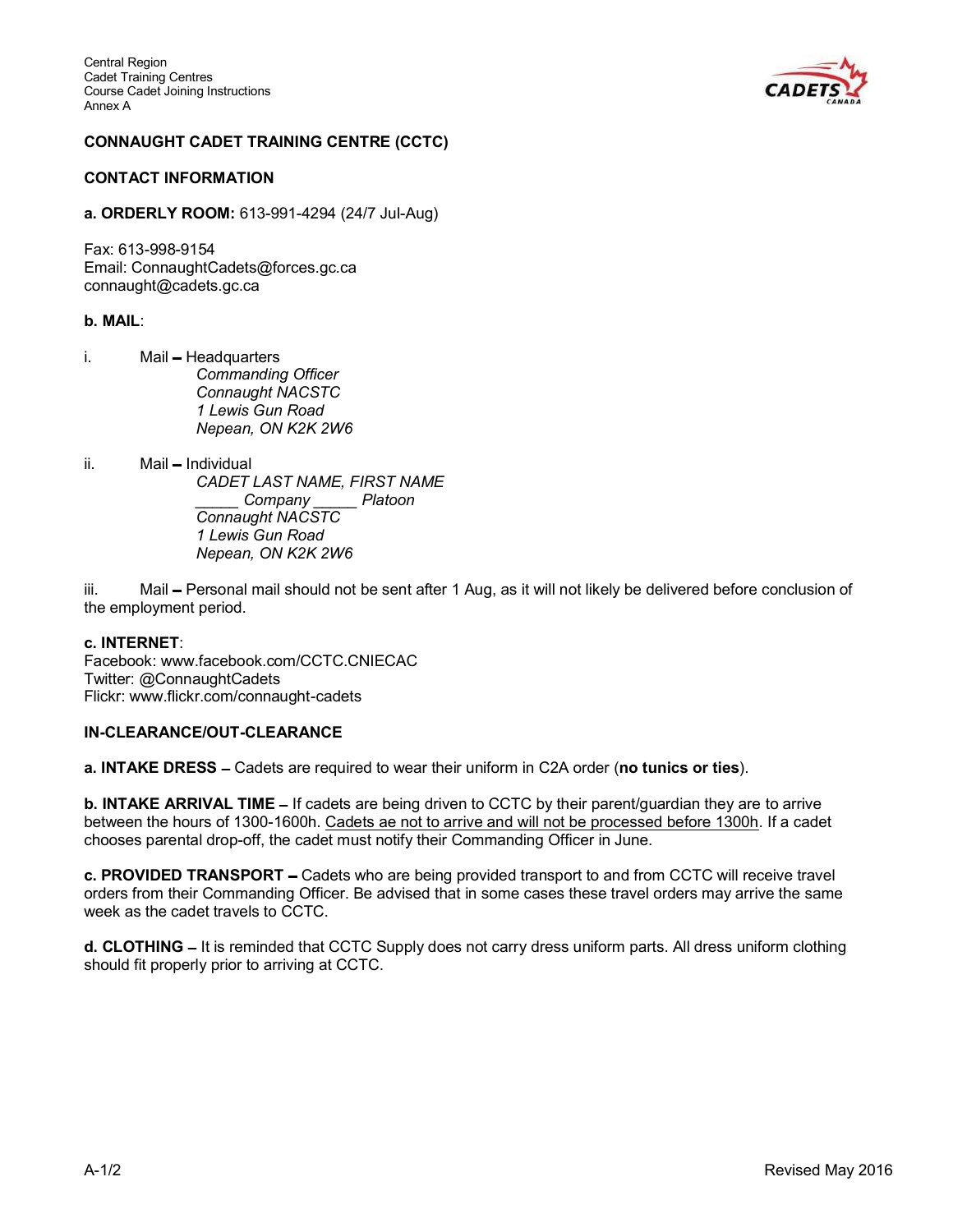

# DRIVING DIRECTIONS

CCTC is located on the Connaught Range and Primary Training Centre military facility, west of Ottawa, Ontario.

| <b>Coming West</b>                                                                                                                                                       | <b>Coming East</b>                                                                                                       | <b>Coming North</b>                                                                                                                                                                                                                                                                    |
|--------------------------------------------------------------------------------------------------------------------------------------------------------------------------|--------------------------------------------------------------------------------------------------------------------------|----------------------------------------------------------------------------------------------------------------------------------------------------------------------------------------------------------------------------------------------------------------------------------------|
| (via Hwy 17/417)                                                                                                                                                         | (via Hwy 417)                                                                                                            | (via Hwy 416)                                                                                                                                                                                                                                                                          |
| Route to Ottawa<br>via Hwy 417 and exit 134<br>$\bullet$<br>(MoodieDrive).<br>Take exit 134 for Moodie<br>٠<br>Drive North<br>٠<br>Turn left onto Moodie Dr<br>$\bullet$ | Route to Ottawa via Hwy 417 and<br>٠<br>take Moodie Drive North exit 134<br>(it will form a T- junction with<br>Carling) | Head northwest on Hwy 416 North<br>۰<br>toward Exit 75A<br>Take exit 75B for Hwy 417 E<br>۰<br>toward Ottawa<br>Take exit 75C toward Chemin<br>٠<br>Acres Road / Chemin Richmond<br>Road<br>Turn left onto Holly Acres Rd<br>٠<br>/Ottawa Road 16W<br>Continue north to Carling Avenue |

Turn left onto Carling Avenue and continue to Rifle Road. There will be a government sign on the right side saying "Connaught Range & Primary Training Centre"

. Turn right onto Rifle Road.

. Continue down Rifle Road veer left onto Shirley Boulevard. The road makes a left turn at Shirley's Bay.

. Continue straight passing the guard shack. At this point the road turns into Malibar Road.

• Turn right on Perimeter Road.

. Turn right onto Shirley Boulevard.

• The cadet drop off is at the big white sprung shelter (Air 1).

#### AMPLIFICATIONS/ADDENDA

a. VISITS AND LEAVE - Cadets train from 0800h Monday until 1630h Saturday. Parental visits and course cadet leave are permitted Saturday at 1630h until Sunday at 2100 hours. Leave must be approved by their respective Company Commander.

**b. PERSONAL ELECTRONICS –** CCTC permits course cadets to retain a reasonable quantity of personal electronics at the owner's risk. Access to, and use of, cellular telephones, wireless hand-held, and personal handheld devices is restricted during training hours. It must be clearly understood that the training centre accepts no liability or responsibility for the loss of, or damage to, such property, however caused. It also must be clearly understood that no cadet is permitted to use any personal entertainment electronic devices during training hours. Any device with sound capabilities must include headphones.

c. SMOKING - CCTC is a totally smoke-free environment. Smoking is NOT permitted at any time.

d. CONTACT LENSES - Contact lens are not permitted on any marksmanship course.

e. CIVILIAN CLOTHING (ie. Jeans, Sweatshirt) – Cadets may be, from time to time, be permitted by their Company Commander to wear jeans during free time. Quite simply, only jeans in good repair, preferably blue or black denim are permitted. Torn, frayed, embellished (written-upon, painted, spangled, etc.) or low-rider garments are not permitted and will be confiscated. Cadets are required to bring a sweatshirt to wear under their shooting jackets. This sweatshirt should be in good repair and free from inappropriate images or text.

f. WIFI - It is expected that there will be no public WiFi access at either Connaught CTC or Connaught Ranges and Primary Training Centre. Cadets will be permitted to create their own personal "hotspots" from their smartphones, but at their own expense.

g. FULLBORE PHASE II - Cadets on the Fullbore Phase II course will not be dismissed before 2100h, on 20 Aug 2016. Cadets must attend the Dominion of Canada Rifle Association (DCRA) Prize Ceremony; for this reason, parental pick-up will take place the following morning at 21 Aug 2016.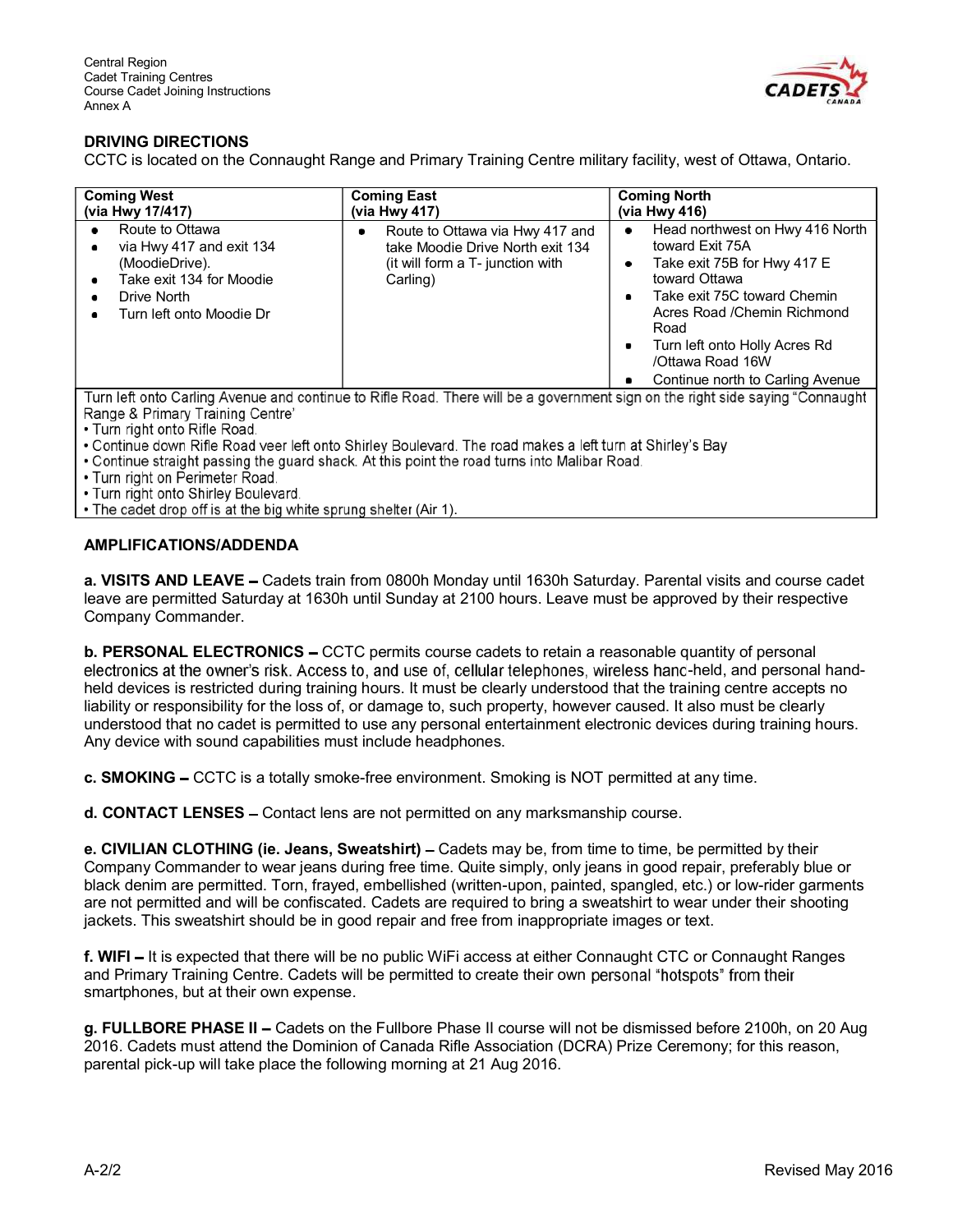

# KIT LIST

#### PROHIBITED, RESTRICTED AND UNAUTHORIZED ITEMS

The following table describes items which should NOT accompany cadets to a Training Centre. Any such items discovered during routine in-clearance or during a cadet's attendance to training are subject to confiscation by training centre staff and could result in disciplinary or legal action.

#### Handling of prohibited, restricted and unauthorized allowed items:

PROHIBITED or RESTRICTED items by law or cadet program policy - items will be either handed over to the Military or civilian police, or disposed of. The chart below details the handling of these items.

UNAUTHORIZED - items will be returned home at the parent's expense or held by the CTC until the cadet departs.

| <b>List of PROHIBITED OR</b>                                                                                                                                                                                                                                                                                                                                                                                                   | <b>List of PROHIBITED or</b>                                                                                            | List of items NOT ALLOWED at<br><b>Cadet Training Centres</b>                                                                                                                                                                                                                                                                                                                                                                                                                                                                            |  |  |
|--------------------------------------------------------------------------------------------------------------------------------------------------------------------------------------------------------------------------------------------------------------------------------------------------------------------------------------------------------------------------------------------------------------------------------|-------------------------------------------------------------------------------------------------------------------------|------------------------------------------------------------------------------------------------------------------------------------------------------------------------------------------------------------------------------------------------------------------------------------------------------------------------------------------------------------------------------------------------------------------------------------------------------------------------------------------------------------------------------------------|--|--|
| <b>RESTRICTED items that will be</b>                                                                                                                                                                                                                                                                                                                                                                                           | <b>RESTRICTED items that will be</b>                                                                                    |                                                                                                                                                                                                                                                                                                                                                                                                                                                                                                                                          |  |  |
|                                                                                                                                                                                                                                                                                                                                                                                                                                |                                                                                                                         |                                                                                                                                                                                                                                                                                                                                                                                                                                                                                                                                          |  |  |
| turned over to police<br>Controlled substances;<br>including but not limited to illicit<br>drug or prescription medication<br>not in the cadet's name<br>Explosive substance or<br>ammunition<br>Weapons; including but not<br>limited to firearm(s), knives that<br>open automatically by gravity or<br>centrifugal force or by hand<br>pressure applied to a button,<br>brass knuckles, ninja stars,<br>nunchucks, handcuffs | disposed of<br>Alcoholic beverages<br>٠<br>Tobacco products<br>٠<br>Pornographic material depicting<br>٠<br>adults only | altered ankle / parade boots;<br>cutlass or sword;<br>knife or dagger, although a<br>cadet may carry a kirpan or<br>Sgian Dubh in accordance with<br>elemental dress instructions;<br>laser pointer;<br>lighter, combustible product and<br>fire starting product or<br>equipment;<br>machete, axe or saw;<br>motor vehicle of any type;<br>companion animal;<br>an electronic cigarette,<br>including a cartridge containing<br>nicotine solution; and<br>reusable razor blades normally<br>used in safety or straight blade<br>razors. |  |  |
|                                                                                                                                                                                                                                                                                                                                                                                                                                |                                                                                                                         |                                                                                                                                                                                                                                                                                                                                                                                                                                                                                                                                          |  |  |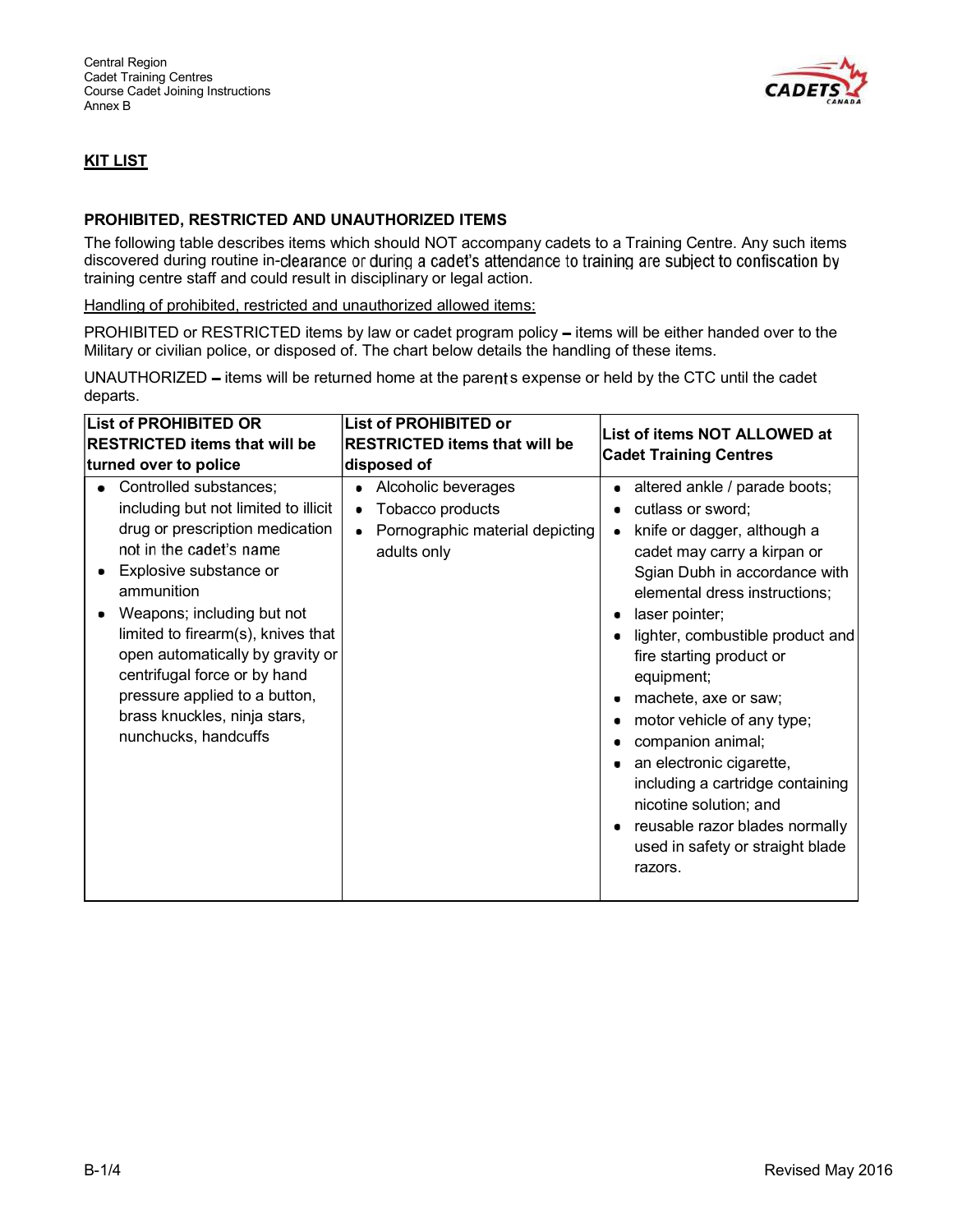

# KIT LIST

The following table describes the clothing and personal items required by course cadets.

|                                             | Blackdown               | Connaught               | <b>HMCS Ontario</b> | Trenton                     | Scholarship<br>Glider Pilot | Technology<br>Advanced<br>Aviation | Power Pilot<br>Scholarship  |
|---------------------------------------------|-------------------------|-------------------------|---------------------|-----------------------------|-----------------------------|------------------------------------|-----------------------------|
| Headdress* NOTE1                            | $\mathbf{1}$            | $\mathbf{1}$            | $\mathbf{1}$        | $\mathbf{1}$                | $\mathbf{1}$                | $\mathbf{1}$                       | $\mathbf{1}$                |
| Dress Shirt, Uniform/Gunshirt*              | 1                       | $\mathbf{1}$            | $\mathbf{1}$        | $\mathbf{1}$                | $\mathbf{1}$                | 1                                  | $\mathbf{1}$                |
| Tie, Uniform*                               |                         |                         |                     |                             |                             | $\mathbf{1}$                       |                             |
| Sweater, turtle-neck*                       | $\mathbf{1}$            |                         |                     |                             | $\mathbf{1}$                |                                    | $\mathbf{1}$                |
| Undershirt, Uniform*                        | Min $1 - by$<br>element | Min $1 - by$<br>element | Min $1 -$<br>black  | Min $1 - Air$<br>Force blue | Min $1 - Air$<br>Force blue | Min $1 - Air$<br>Force blue        | Min $1 - Air$<br>Force blue |
| Trouser, Uniform*                           | 1                       | $\mathbf{1}$            | 1                   | 1                           | 1                           | 1                                  | 1                           |
| Belt, black web, Uniform*                   | $\mathbf{1}$            | $\mathbf{1}$            | 1                   | $\mathbf{1}$                | $\mathbf{1}$                | $\mathbf{1}$                       | $\mathbf{1}$                |
| Tunic, Uniform*                             |                         |                         | 1                   |                             |                             | 1                                  |                             |
| Socks, grey wool, pair, Uniform*            | $\overline{2}$          | $\overline{c}$          | $\overline{c}$      | $\overline{2}$              | $\overline{2}$              | $\overline{2}$                     | $\overline{2}$              |
| Boots, ankle, black, pair, Uniform*         | $\mathbf{1}$            | $\mathbf{1}$            | $\mathbf{1}$        | $\mathbf{1}$                | $\mathbf{1}$                | $\mathbf{1}$                       | 2 NOTE 9                    |
| Raincoat, Uniform (Cadet parka)*            |                         | $\mathbf{1}$            | $\mathbf{1}$        | $\mathbf{1}$                | $\mathbf{1}$                | $\mathbf{1}$                       | $\mathbf{1}$                |
| Hat, Tilley*                                | 1                       | $\mathbf{1}$            | $\mathbf{1}$        | $\mathbf{1}$                | $\mathbf{1}$                | $\mathbf{1}$                       |                             |
| T-Shirt, white                              | 1                       |                         |                     |                             | $\overline{c}$              |                                    | 5                           |
| Shorts, athletic (black, navy or grey* (PT) | $\mathbf{1}$            | $\mathbf{1}$            | $\mathbf{1}$        | $\mathbf{1}$                | $\mathbf{1}$                | $\mathbf{1}$                       | $\mathbf{1}$                |
| Sweat suit                                  | 1                       | 1 NOTE 8                | 1 NOTE 8            |                             |                             | 1                                  |                             |
| Swimsuit NOTE 2                             | 1                       | $\mathbf{1}$            | $\mathbf{1}$        | $\mathbf{1}$                | $\mathbf{1}$                | $\mathbf{1}$                       | $\mathbf{1}$                |
| Swim Cap NOTE 3                             |                         |                         | $\mathbf{1}$        |                             | $\mathbf{1}$                |                                    | $\mathbf{1}$                |
| Socks, athletic, white. Pair                | $\overline{2}$          |                         | 3                   | 8                           | $\boldsymbol{2}$            | $\overline{2}$                     | $\overline{2}$              |
| Shoes, Running/Cross-training*, pair        | 1                       | 1                       | $\mathbf{1}$        | $\mathbf{1}$                | $\mathbf{1}$                | 1                                  | 1                           |
| Shoes, Water-activity, pair NOTE 5          | $\overline{2}$          | $\mathbf{1}$            |                     | $\mathbf{1}$                | $\mathbf{1}$                |                                    |                             |
| Jacket NOTE 7                               |                         |                         | $\mathbf{1}$        | $\mathbf{1}$                | $\mathbf{1}$                | $\mathbf{1}$                       | $\mathbf{1}$                |
| Underwear                                   | 6                       | 6                       | 5                   | 6                           | $\mathbf 5$                 | 5                                  | $\sqrt{5}$                  |
| Sleepwear NOTE 2                            | $\overline{c}$          | $\overline{c}$          | 1                   | 1                           | 1                           | 1                                  | $\mathbf{1}$                |
| Jeans <b>NOTE 6</b>                         |                         | $\mathbf{1}$            | Nil                 | $\overline{c}$              | 1                           | $\overline{c}$                     | 1                           |
| Personal Hygiene Kit Note 10 including:     |                         |                         |                     |                             |                             |                                    |                             |
| Soap                                        | $\mathbf{1}$            | $\mathbf{1}$            | $\mathbf{1}$        | $\mathbf{1}$                | $\mathbf{1}$                | $\mathbf{1}$                       | $\mathbf{1}$                |
| Shampoo                                     | $\mathbf{1}$            | $\mathbf{1}$            | 1                   | $\mathbf{1}$                | $\mathbf{1}$                | $\mathbf{1}$                       | $\mathbf{1}$                |
| Toothbrush                                  | $\mathbf{1}$            | $\mathbf{1}$            | $\mathbf{1}$        | $\mathbf{1}$                | $\mathbf{1}$                | $\mathbf{1}$                       | $\mathbf{1}$                |
| Toothpaste                                  | $\mathbf{1}$            | $\mathbf{1}$            | $\mathbf{1}$        | $\mathbf{1}$                | $\mathbf{1}$                | $\mathbf{1}$                       | $\mathbf{1}$                |
| Deodorant <sup>10</sup>                     | 1                       | $\mathbf{1}$            | 1                   | 1                           | $\mathbf{1}$                | 1                                  | $\mathbf{1}$                |
| Hairbrush                                   | 1                       | $\mathbf{1}$            | $\mathbf{1}$        | 1                           | $\mathbf{1}$                | $\mathbf{1}$                       | $\mathbf{1}$                |
| Shaving Kit (Razor, lather, as required)    | $\mathbf{1}$            | $\mathbf{1}$            | $\mathbf{1}$        | $\mathbf{1}$                | $\mathbf{1}$                | $\mathbf{1}$                       | $\mathbf{1}$                |
| Handkerchief or Tissues                     | $\mathbf{1}$            | $\mathbf{1}$            | 1                   | $\mathbf{1}$                | $\mathbf{1}$                | $\mathbf{1}$                       | 1                           |
| Towel, bath                                 | $\overline{2}$          | $\overline{c}$          | $\overline{c}$      | $\overline{2}$              | $\overline{2}$              | $\overline{2}$                     | $\overline{c}$              |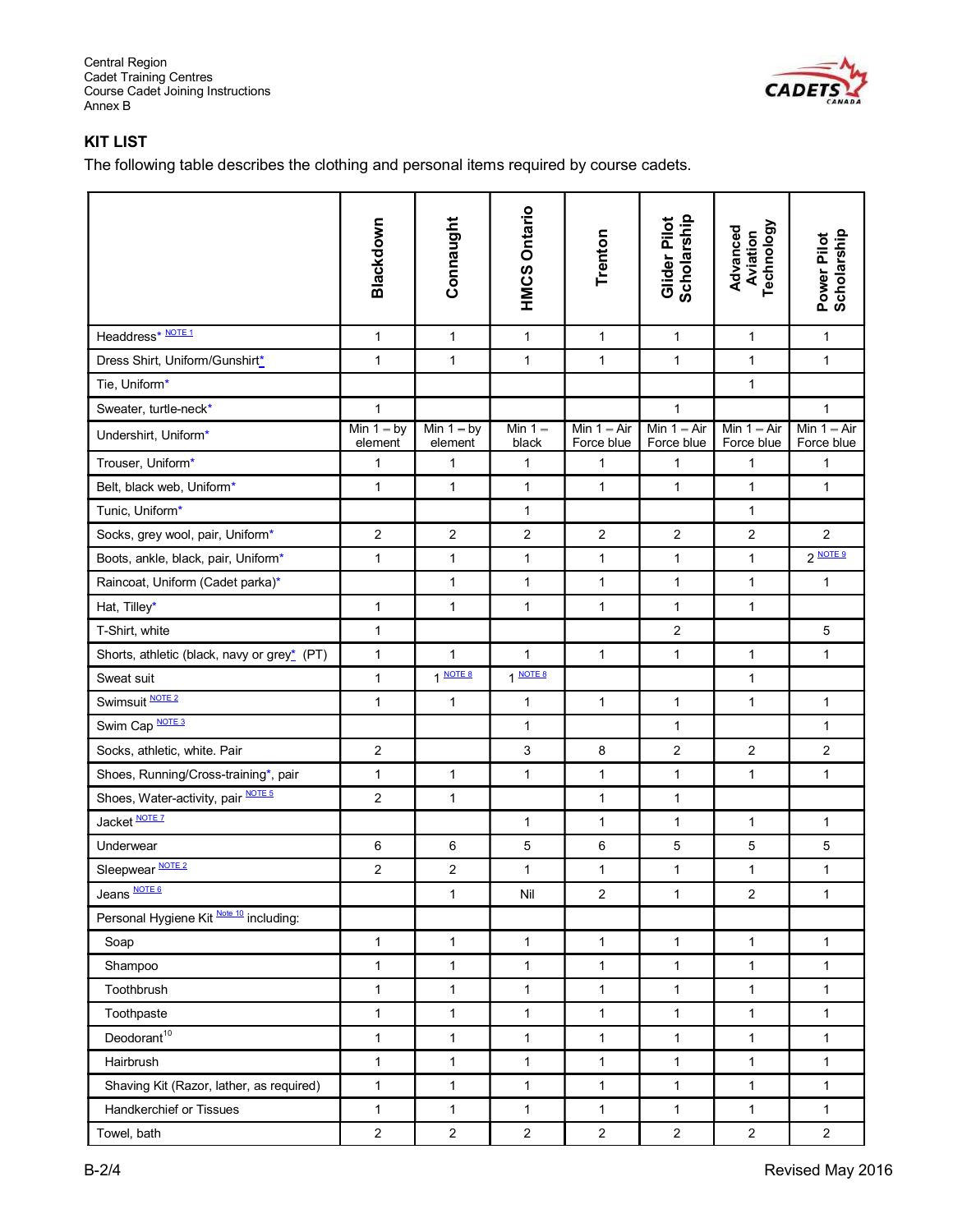

|                                                                                                                             | Blackdown                     | Connaught      | <b>HMCS Ontario</b> | Trenton             | Scholarship<br>Glider Pilot | Technology<br>Advanced<br>Aviation | Power Pilot<br>Scholarship  |
|-----------------------------------------------------------------------------------------------------------------------------|-------------------------------|----------------|---------------------|---------------------|-----------------------------|------------------------------------|-----------------------------|
| Towel, hand                                                                                                                 | $\overline{2}$                |                | $\overline{2}$      |                     |                             | $\overline{c}$                     |                             |
| Cloth, face                                                                                                                 | 2                             | $\mathbf{1}$   |                     | $\mathbf{1}$        |                             |                                    | $\overline{2}$              |
| Footwear, shower, pair NOTE 4                                                                                               | 1                             | $\mathbf{1}$   | $\mathbf{1}$        | $\mathbf{1}$        | $\mathbf{1}$                | $\mathbf{1}$                       | $\mathbf{1}$                |
| Lip Balm:<br>minimum SPF 15 suggested                                                                                       | 1                             | $\mathbf{1}$   |                     | $\mathbf{1}$        | $\mathbf{1}$                |                                    | $\mathbf{1}$                |
| Sunscreen:<br>minimum SPF 30 suggested                                                                                      | 1                             | $\mathbf{1}$   |                     | $\mathbf{1}$        | $\overline{2}$              | $\mathbf{1}$                       | $\overline{c}$              |
| Insect Repellent DEET Caution                                                                                               |                               |                |                     |                     | $\mathbf{1}$                | $\mathbf{1}$                       | 1                           |
| Eyeglasses, prescription<br>(as required)                                                                                   | $\overline{2}$                | $\overline{2}$ | $\overline{2}$      | $\overline{2}$      | $\overline{2}$              | $\overline{c}$                     | $\overline{c}$              |
| Sports strap (retaining strap for cadets<br>with prescription eyewear)                                                      | $\mathbf{1}$                  | $\mathbf{1}$   | $\mathbf{1}$        | $\mathbf{1}$        | $\mathbf{1}$                | $\mathbf{1}$                       | $\mathbf{1}$                |
| Shine Kit (Shoe polish, soft cloth, e.g. Kiwi<br>cloth, brush)                                                              | $\mathbf{1}$                  | $\mathbf{1}$   | $\mathbf{1}$        | $\mathbf{1}$        | $\mathbf{1}$                | $\mathbf{1}$                       | $\mathbf{1}$                |
| Stationery supplies (pens, pencil, paper,<br>stamps etc)                                                                    | 1                             | $\mathbf{1}$   | 1                   | $\mathbf{1}$        | 1                           | 1                                  | $\mathbf{1}$                |
| Lock, Combination or keyed padlock/2<br>keys unless otherwise specified                                                     | $\overline{2}$<br>Combination | $\mathbf{1}$   | $\overline{2}$      | $\overline{2}$      | 1                           | 2                                  | $\mathbf{1}$<br>Combination |
| Clothes hangars                                                                                                             | 6                             | 6              | 6                   | 4                   | 4                           |                                    | 4                           |
| Sewing Kit (Needle, thread)                                                                                                 | $\mathbf{1}$                  | $\mathbf{1}$   | $\mathbf{1}$        | $\mathbf{1}$        |                             | $\mathbf{1}$                       | $\mathbf{1}$                |
| Bottle, sport                                                                                                               |                               |                |                     | 1, w/ carry<br>case | 1, w/ carry<br>case         | 1                                  | 1                           |
| Laundry detergent (also available for<br>purchase at canteen)                                                               | Yes                           | <b>No</b>      | No                  | No                  | No                          | No                                 | Yes                         |
| Kit bag*                                                                                                                    |                               |                |                     | $\mathbf{1}$        | $\mathbf{1}$                |                                    | $\mathbf{1}$                |
| Gym bag/ knapsack / School-type back<br>pack                                                                                |                               | $\mathbf{1}$   | $\mathbf{1}$        | $\mathbf{1}$        | $\mathbf{1}$                | $\mathbf{1}$                       | $\mathbf{1}$                |
| Additional Items as Specified in Annex A                                                                                    | Yes                           | Yes            | Yes                 | Yes                 | Yes                         | Yes                                | Yes                         |
| <b>Documents</b>                                                                                                            |                               |                |                     |                     |                             |                                    |                             |
| <b>Health Card</b>                                                                                                          | $\mathbf{1}$                  | $\mathbf{1}$   | $\mathbf{1}$        | $\mathbf{1}$        | $\mathbf{1}$                | 1                                  | $\mathbf{1}$                |
| Personal Items Log                                                                                                          | 1                             | $\mathbf{1}$   | $\mathbf{1}$        | $\mathbf{1}$        | $\mathbf{1}$                | 1                                  | $\mathbf{1}$                |
| <b>Transportation Form</b>                                                                                                  | 1                             | $\mathbf{1}$   | $\mathbf{1}$        | $\mathbf{1}$        | $\mathbf{1}$                | 1                                  | $\mathbf{1}$                |
| Prescription(s) - Meds                                                                                                      | $\mathbf{1}$                  | $\mathbf{1}$   | $\mathbf{1}$        | $\mathbf{1}$        | $\mathbf{1}$                | 1                                  | $\mathbf{1}$                |
| Prescription - Eyeglasses                                                                                                   | 1                             | $\mathbf{1}$   | $\mathbf{1}$        | $\mathbf{1}$        | 1                           | $\mathbf{1}$                       | $\mathbf{1}$                |
| Identification<br>(under age 16, Government-issued, e.g.<br>birth certificate)<br>if travelling by rail or air<br><b>OR</b> | $\overline{c}$                | $\overline{2}$ | $\overline{2}$      | $\overline{2}$      | $\overline{2}$              | 2                                  | $\overline{2}$              |
| <b>Photo</b> identification<br>(Age 16 and over, Government-issued,<br>e.g. passport)<br>if travelling by rail or air       | 1                             | 1              | $\mathbf{1}$        | 1                   | 1                           | 1                                  | 1                           |
| Long Distance Telephone Calling Card                                                                                        | $\mathbf{1}$                  | $\mathbf{1}$   | $\mathbf{1}$        | $\mathbf{1}$        | $\mathbf{1}$                | $\mathbf{1}$                       | $\mathbf{1}$                |
| <b>Glider &amp; Power Pilot Candidates:</b><br>Cheques payable to Receiver General<br>for Canada                            |                               |                |                     |                     | 1 @ \$55.00<br>1 @ \$105.00 |                                    | 1 @ \$55.00<br>1 @ \$105.00 |
| Passport Photo                                                                                                              |                               |                |                     |                     | $\mathbf{1}$                |                                    | $\mathbf{1}$                |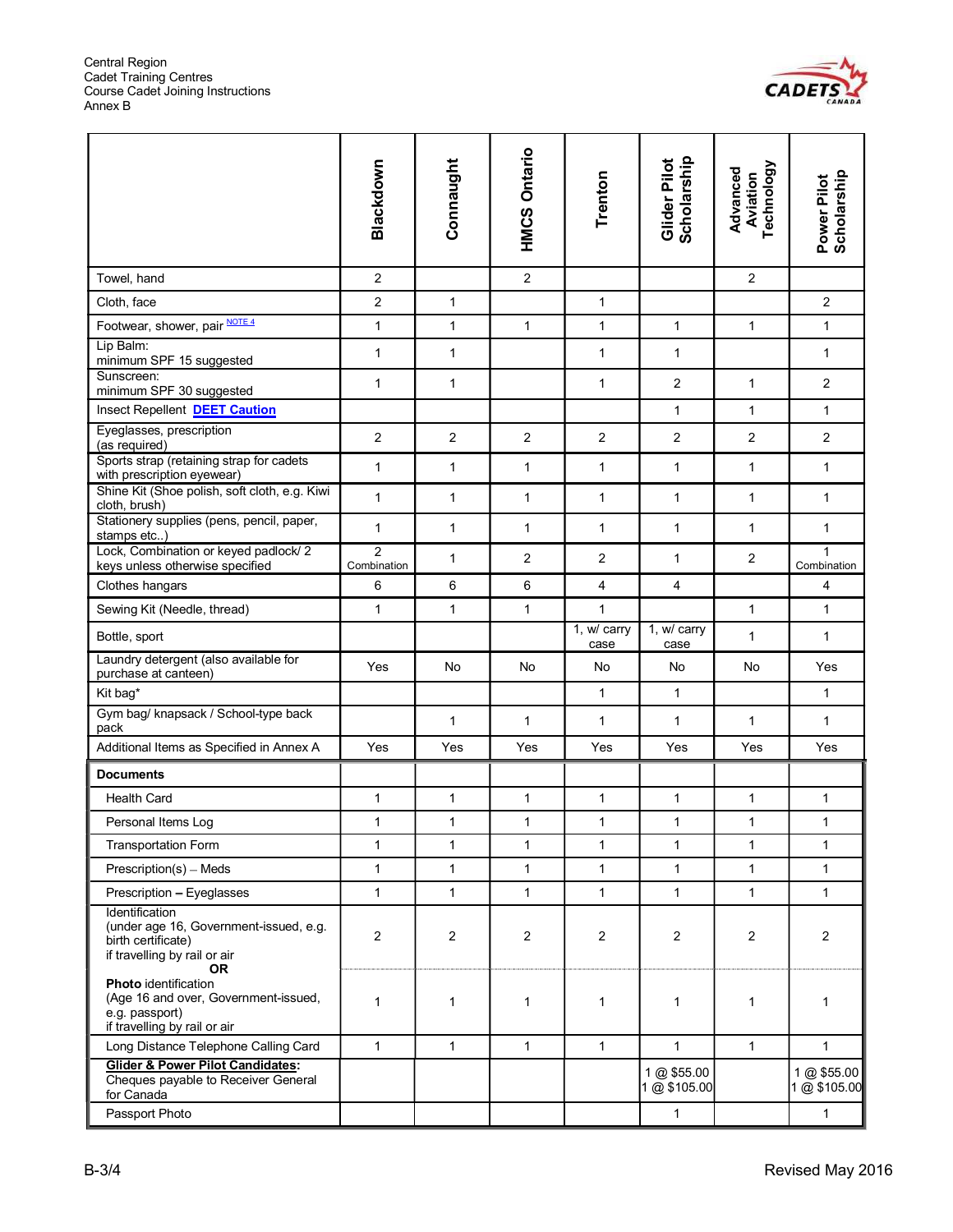

# Between the may be the second may be the second may be the second may be the second may be the second may be the second may be the second may be the second may be the second may be the second may be the second may be the ADDITIONAL ITEMS FOR EXPEDITION INSTRUCTOR AND BASIC EXPEDITION COURSE CADETS Not mandatory, but recommended in view of the substantial time spent in hiking, backpacking, canoeing and mountain biking. Quick-dry shirts, shorts, pants (as  $\begin{array}{|c|c|c|c|}\n\hline\n\text{required)} & & 3 \\
\hline\n\end{array}$ Hat with visor for sun protection 1 Appropriate style hiking boot Appropriate style finally boot<br>(as required)\* 1 Extra sports socks Extra sports socks<br>(minimum 3 pair extra) 3 Sunglasses 1 and 1 and 1 and 1 and 1 and 1 and 1 and 1 and 1 and 1 and 1 and 1 and 1 and 1 and 1 and 1 and 1 and 1 and 1 and 1 and 1 and 1 and 1 and 1 and 1 and 1 and 1 and 1 and 1 and 1 and 1 and 1 and 1 and 1 and 1 and 1 Wristwatch 1 1 1 Dry bag(s) 2 Bottle, sport 1, Nalgene style

#### NOTES:

- \* Issued at home corps/squadron<br>Note 1: Issued elemental cap, beret or v
- Issued elemental cap, beret or wedge cap **INCLUDING** brass or insignia
- Note 2: Must be conservative in style and fit. Swimwear: Must reflect prevailing standards of modesty and good taste; should be functionally styled for swimming, not tanning or beach wear. Sleepwear: Appropriate to time of year, but sufficiently conservative to ensure standards of personal modesty.
- Note 3: For females with long hairstyles
- Note 4: For shower; Water resistant, Velcro fastener recommended, e.g. beach sandals, jelly shoes<br>Note 5: Footwear capable of foot protection during water activities, e.g. canoeing, etc. Blackdown: S
- Footwear capable of foot protection during water activities, e.g. canoeing, etc. Blackdown: Sandals with ankle strap, water shoes etc. RGS: Old running shoes, etc. Connaught: Sandals with ankle strap or water shoes. Trenton: Must be closed-toed shoe or water-sock.
- Note 6: Only jeans, preferably blue denim, in good repair will be permitted for off-duty casual wear at those Training Centres permitting jeans at all. Torn, frayed, embellished (written-upon, painted, spangled, etc.) or low-rider garments are not permitted.
- Note 7: Lightweight windbreaker style. Warm sweater may be substituted.
- 
- Note 8: Ontario: Sweater and pants may be substituted. Connaught: Sweatshirt Only<br>Note 9: Additional pair of boots, ankle, black to be drawn from home squadron. (Appli Additional pair of boots, ankle, black to be drawn from home squadron. (Applies to Advanced Aviation Technology Courses at Canadore College, and Power Pilot Scholarship candidates.)
- Note 10: In deference to those with significant sensitivities to scents, those using personal care products such as perfumes, body lotions, after-shave lotions, hairsprays, etc. are encouraged to use only of low-scented or unscented varieties.

#### Alterations to Footwear

CF Dress Regulations prohibit the altering of footwear; therefore "clickers" may not to be installed on footwear. Additionally, clickers tend to damage flooring and are considered a fire hazard in some environments (e.g. flight lines). Any such additions to footwear (boots, shoes) will be removed before travelling to camp, and not replaced.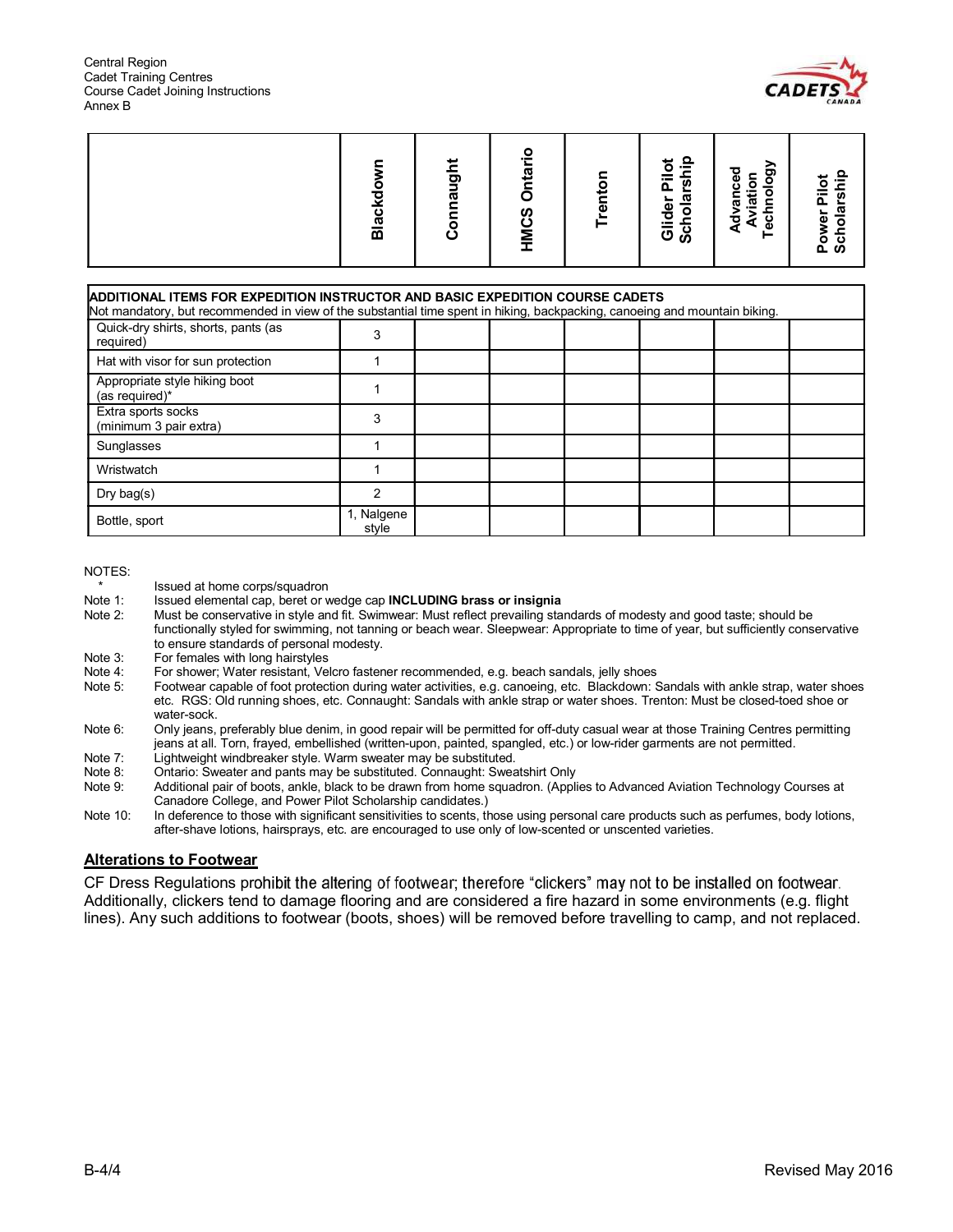

# PERSONAL ARTICLES LOG

This page may be completed for identification purposes only.

DND accepts no responsibility for personal property.

| <b>SURNAME</b>          |                                   |  |
|-------------------------|-----------------------------------|--|
|                         |                                   |  |
| <b>GIVEN NAMES</b>      |                                   |  |
|                         |                                   |  |
| <b>CORPS/SQN NUMBER</b> |                                   |  |
|                         | $\Box$ SEA $\Box$ ARMY $\Box$ AIR |  |

| <b>ITEM DESCRIPTION</b> | <b>SERIAL NUMBER</b> |
|-------------------------|----------------------|
|                         |                      |
|                         |                      |
|                         |                      |
|                         |                      |
|                         |                      |
|                         |                      |
|                         |                      |
|                         |                      |
|                         |                      |
|                         |                      |
|                         |                      |
|                         |                      |
|                         |                      |
|                         |                      |
|                         |                      |
|                         |                      |
|                         |                      |
|                         |                      |

Use additional pages if required.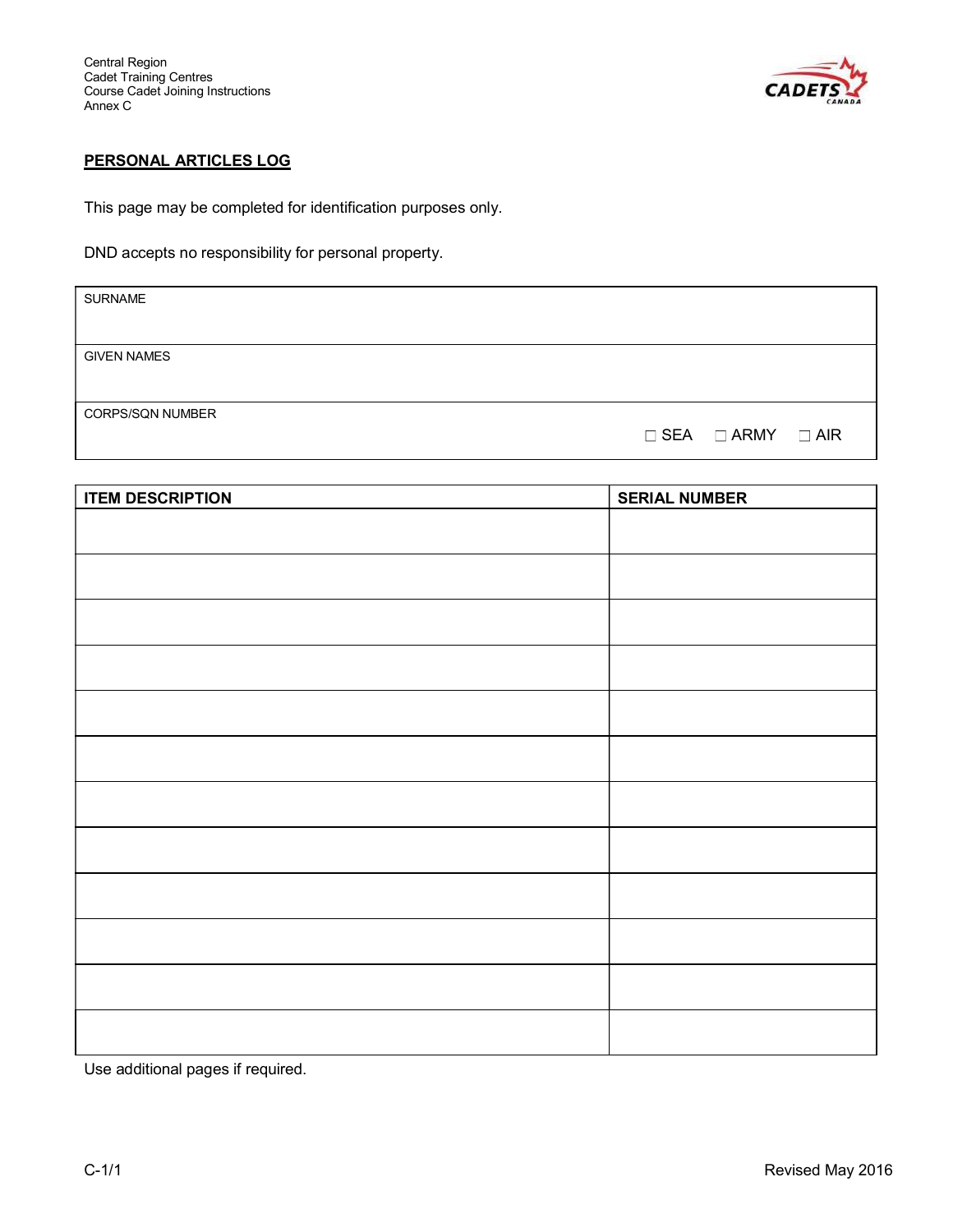

# OTC (OVER THE COUNTER) / PRESCRIBED MEDICATION ADMINISTRATION

(MUST be completed prior to arriving at CTC)

CADET NAME: \_\_\_\_\_\_\_\_\_\_\_\_\_\_\_\_\_\_\_\_\_\_\_\_\_\_\_\_\_\_\_\_\_\_\_\_\_\_\_\_\_\_\_\_\_\_\_\_\_\_\_\_\_\_\_\_\_\_\_\_\_\_\_\_\_\_\_\_\_\_\_\_\_\_\_\_\_

**GIVEN NAMES** 

I, (parent/guardian/physician), give consent for the above named cadet to use over-the-counter (OTC) or prescription medications for known conditions.

I am aware that the supervisor(s) and medical staff will secure medication and make it available to the cadet at the prescribed time and that they will be reasonably available should the cadet have questions or concerns regarding medication.

Medication and quantity brought by the cadet are as follows:

| Administration time | Administration time |
|---------------------|---------------------|
|                     |                     |

Note: The medication needs to be in the original package or (if possible) blister-packed by the pharmacy.

 \_\_\_\_\_\_\_\_\_\_\_\_\_\_\_\_\_\_\_\_\_\_\_\_\_\_\_\_\_\_\_\_ \_\_\_\_\_\_\_\_\_\_\_\_\_\_\_\_\_\_\_\_\_\_\_\_\_\_\_\_\_\_\_\_ \_\_\_\_\_\_\_\_\_\_\_\_\_\_\_\_\_\_ SIGNATURE OF PARENT/GUARDIAN PLEASE PRINT NAME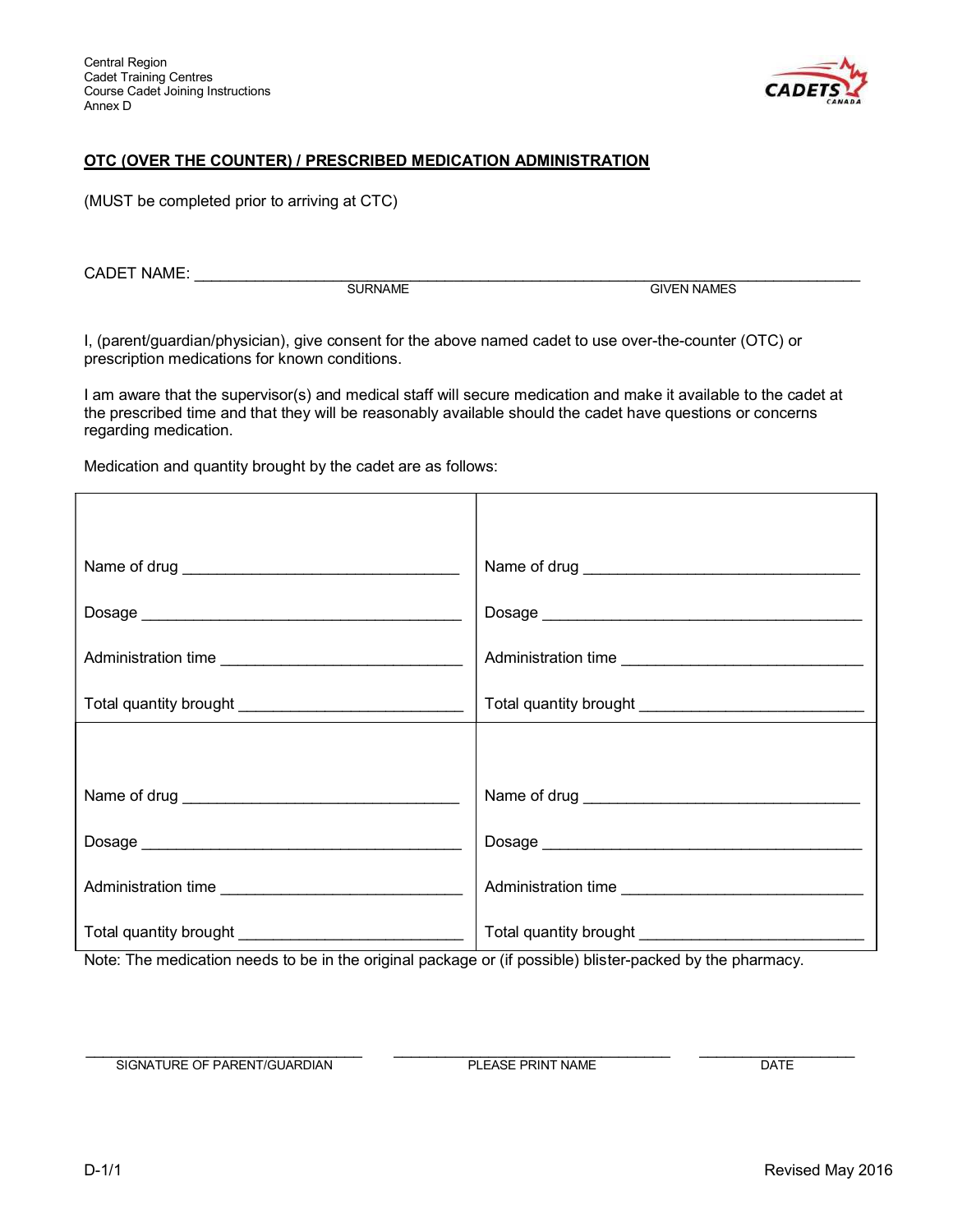

# CADET TRANSPORTATION FORM

| NAME OF CADET BEING PICKED UP (PLEASE PRING SURNAME, GIVEN NAMES)         |                   |                                |  |  |  |
|---------------------------------------------------------------------------|-------------------|--------------------------------|--|--|--|
| <b>COURSE TITLE</b>                                                       |                   |                                |  |  |  |
| <b>CORPS/SQUADRON NUMBER</b>                                              |                   | <b>CORPS/SQUADRON LOCATION</b> |  |  |  |
| WILL REQUIRE TRANSPORTATION HOME                                          | ┓                 |                                |  |  |  |
| WILL NOT REQUIRE TRANSPORTATION HOME<br>(THEY WILL BE PICKED UP FROM CTC) |                   |                                |  |  |  |
| PICKUP DATE:                                                              |                   |                                |  |  |  |
|                                                                           |                   |                                |  |  |  |
| NAME OF PERSON PICKING UP THE CADET                                       |                   |                                |  |  |  |
| RELATIONSHIP TO THE CADET                                                 |                   |                                |  |  |  |
| <b>STREET ADDRESS</b>                                                     |                   |                                |  |  |  |
| <b>CITY, PROVINCE &amp; POSTAL CODE</b>                                   |                   |                                |  |  |  |
| <b>TELEPHONE NUMBER</b>                                                   |                   |                                |  |  |  |
| SIGNATURE OF PARENT/GUARDIAN                                              | PLEASE PRINT NAME | <b>DATE</b>                    |  |  |  |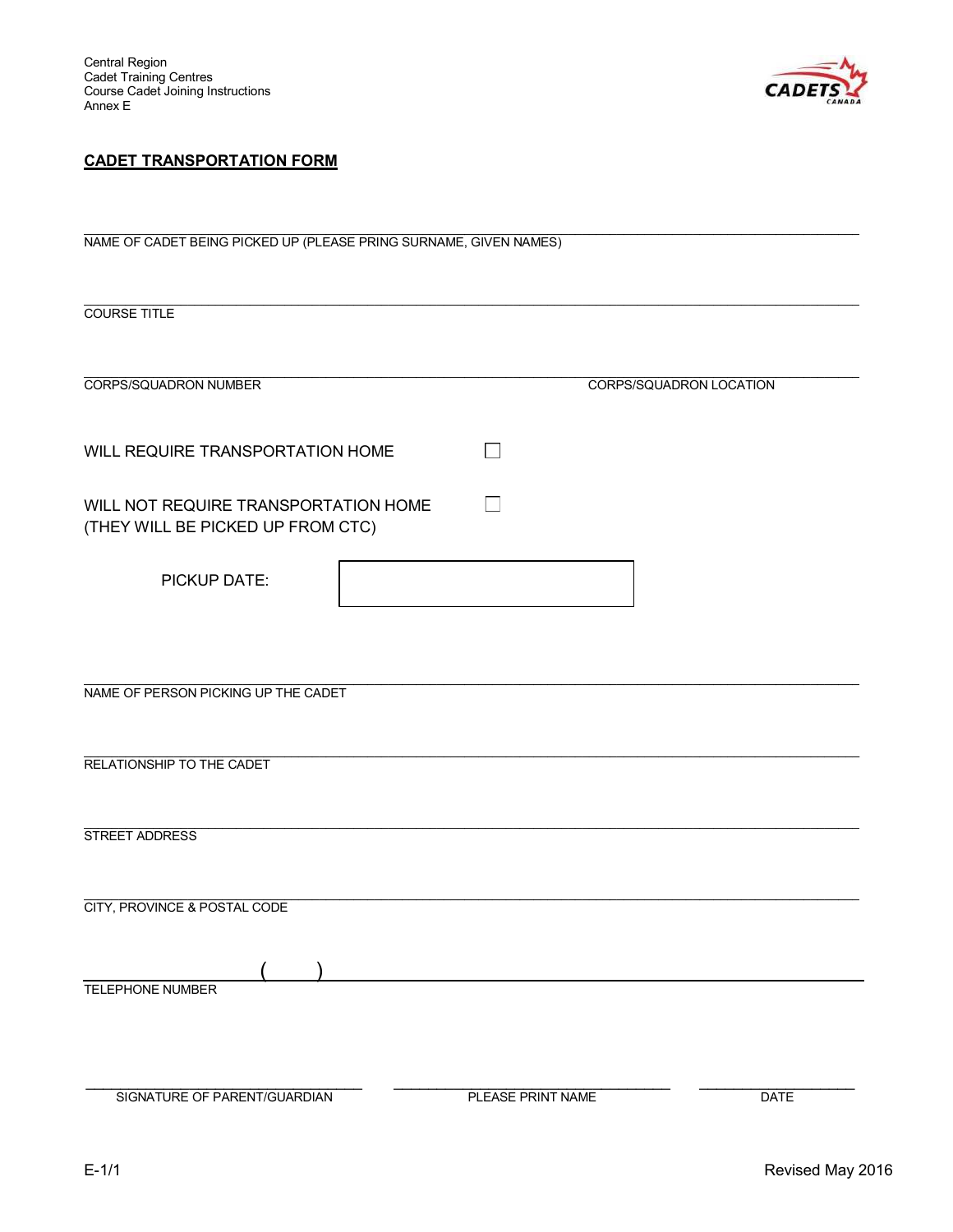

#### PARENTAL / GUARDIAN LEAVE AUTHORIZATION

| CADET NAME: ____________                                                                                                                           |                           |
|----------------------------------------------------------------------------------------------------------------------------------------------------|---------------------------|
| SURNAME                                                                                                                                            | <b>GIVEN NAMES</b>        |
| <b>DIRECTION</b>                                                                                                                                   |                           |
| I/we hereby authorize the following person(s) to pick up my child/ward from                                                                        |                           |
| <b>TRAINING CENTRE</b>                                                                                                                             | for Weekend Leave/Pass on |
|                                                                                                                                                    |                           |
|                                                                                                                                                    |                           |
|                                                                                                                                                    |                           |
| PLEASE PRINT LEGIBLY. STRIKE OUT UNUSED SPACES.                                                                                                    |                           |
|                                                                                                                                                    |                           |
|                                                                                                                                                    |                           |
| Friend / Relative:                                                                                                                                 |                           |
| Friend / Relative:<br><u> 1989 - Johann John Stone, Amerikaansk politiker († 1908)</u>                                                             |                           |
| INDIVIDUALS HEREIN AUTHORIZED TO PICK UP A CHILD/WARD MUST PRESENT PHOTO<br><b>IDENTIFICATION OF THEMSELVES BEFORE THE CADET WILL BE RELEASED.</b> |                           |

#### **ACKNOWLEDGEMENT**

I understand that:

- 1. If it should be necessary to authorize any person other than those listed above to pick up my child/ward, I must contact the Training Centre to make the necessary arrangements.
- 2. Failure to do this will result in my child/ward being denied leave.
- 3. I am not allowed to authorize any person under the age of eighteen (18) years to pick up my child/ward.

\_\_\_\_\_\_\_\_\_\_\_\_\_\_\_\_\_\_\_\_\_\_\_\_\_\_\_\_\_\_\_\_\_\_\_\_\_\_\_\_\_\_\_\_\_\_\_\_\_ \_\_\_\_\_\_\_\_\_\_\_\_\_\_\_\_\_\_\_\_\_\_\_\_\_\_\_\_\_\_\_\_\_\_\_\_\_\_\_\_\_\_\_\_\_\_\_\_\_\_\_\_

\_\_\_\_\_\_\_\_\_\_\_\_\_\_\_\_\_\_\_\_\_\_\_\_\_\_\_\_\_\_\_\_\_\_\_\_\_\_\_\_\_\_\_\_\_\_\_\_\_ \_\_\_\_\_\_\_\_\_\_\_\_\_\_\_\_\_\_\_\_\_\_\_\_\_\_\_\_\_\_\_\_\_\_\_\_\_\_\_\_\_\_\_\_\_\_\_\_\_\_\_\_

4. I certify that all persons authorized above to pick up my child/ward are at least eighteen (18) years of age.

SIGNATURE OF PARENT/GUARDIAN PLEASE PRINT NAME DATE

\_\_\_\_\_\_\_\_\_\_\_\_\_\_\_\_\_\_\_\_\_\_\_\_\_\_\_\_\_\_\_\_ \_\_\_\_\_\_\_\_\_\_\_\_\_\_\_\_\_\_\_\_\_\_\_\_\_\_\_\_\_\_\_\_ \_\_\_\_\_\_\_\_\_\_\_\_\_\_\_\_\_\_

#### NOTE: NO LEAVE IS AUTHORIZED FOR GENERAL TRAINING (2-WEEK) COURSE CADETS

FOR TRAINING CENTRE USE ONLY

Cadet released to the custody of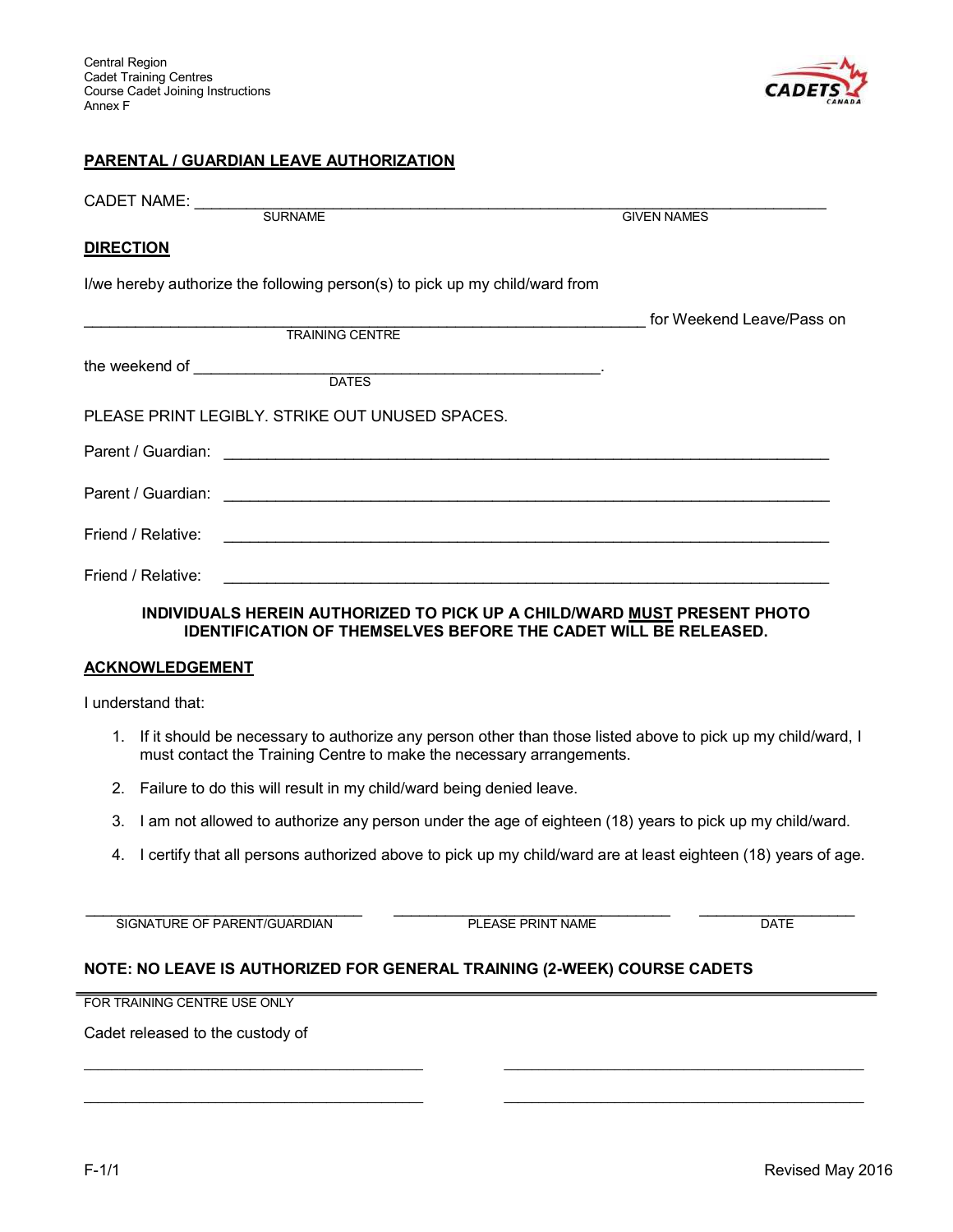

# CODE OF CONDUCT - COURSE CADETS

|    | While attending                                                                                                                                                                                                                                                            | at |
|----|----------------------------------------------------------------------------------------------------------------------------------------------------------------------------------------------------------------------------------------------------------------------------|----|
|    | <b>COURSE TITLE</b>                                                                                                                                                                                                                                                        |    |
|    | CADET TRAINING CENTRE                                                                                                                                                                                                                                                      |    |
|    |                                                                                                                                                                                                                                                                            |    |
|    | PRINT SURNAME AND GIVEN NAMES                                                                                                                                                                                                                                              |    |
|    | Hereby undertake to carry out my duties to the best of my ability, and agree to abide by the following rules:                                                                                                                                                              |    |
|    | 1. I will be loyal, fair, honest, courageous, diligent, fair and responsible;                                                                                                                                                                                              |    |
|    | 2. I will maintain a high standard of personal appearance and conduct myself in a dignified manner, so as to<br>reflect credit upon the Canadian Cadet Organizations and myself;                                                                                           |    |
|    | 3. I will respect the people around me, my environment and the belongings of others;                                                                                                                                                                                       |    |
|    | 4. I will take good care of all articles of dress and any and all DND equipment placed at my disposal, and I will<br>use them responsibly;                                                                                                                                 |    |
|    | 5. I will not commit theft, nor will I borrow the belongings of others without first having been authorized to do so<br>by the owners of those belongings;                                                                                                                 |    |
|    | 6. I will not sell any items of property belonging to the Government of Canada;                                                                                                                                                                                            |    |
| 7. | I will not sell, consume and/or distribute alcohol, drugs, narcotics, tobacco products, pornographic materials<br>or any other controlled substances, nor will I participate in any gambling activity;                                                                     |    |
|    | 8. I will not consume any prescription or non-prescription medications for any reasons not directly relating to my<br>actual medical condition;                                                                                                                            |    |
|    | 9. I will obey the rules that apply at the Cadet Summer Training Centres/Schools during cadet activities, and will<br>respect and obey the orders, directives and instructions issued by persons in authority over me;                                                     |    |
|    | 10. I will obey the policies regarding personal relations and harassment;                                                                                                                                                                                                  |    |
|    | 11. I will not engage in any inappropriate interactions (as defined in CATO 15-22) with any person in a position of<br>authority within the unit;                                                                                                                          |    |
|    | 12. I will respect my peers and superiors and will utter no unpleasant, demeaning or disparaging remarks<br>concerning anyone's ethnic origin, religion, colour, race, age, sexual orientation, matrimonial status, family<br>situation or physical challenge of any sort; |    |
|    | 13. I will not condone or participate in any rites of initiation that offend, demean, belittle or humiliate their<br>participants;                                                                                                                                         |    |
|    | 14. I will advise duly appointed authorities of any breach of these rules I observe or of which become aware;                                                                                                                                                              |    |
|    | 15. I will do nothing to endanger the safety or property of other cadets or any personnel around me.                                                                                                                                                                       |    |
|    | I understand that these rules also apply in the context of activities taking place at any Cadet Corps/ Squadron/                                                                                                                                                           |    |

CTC/ School I may be attending, both on and off the unit.